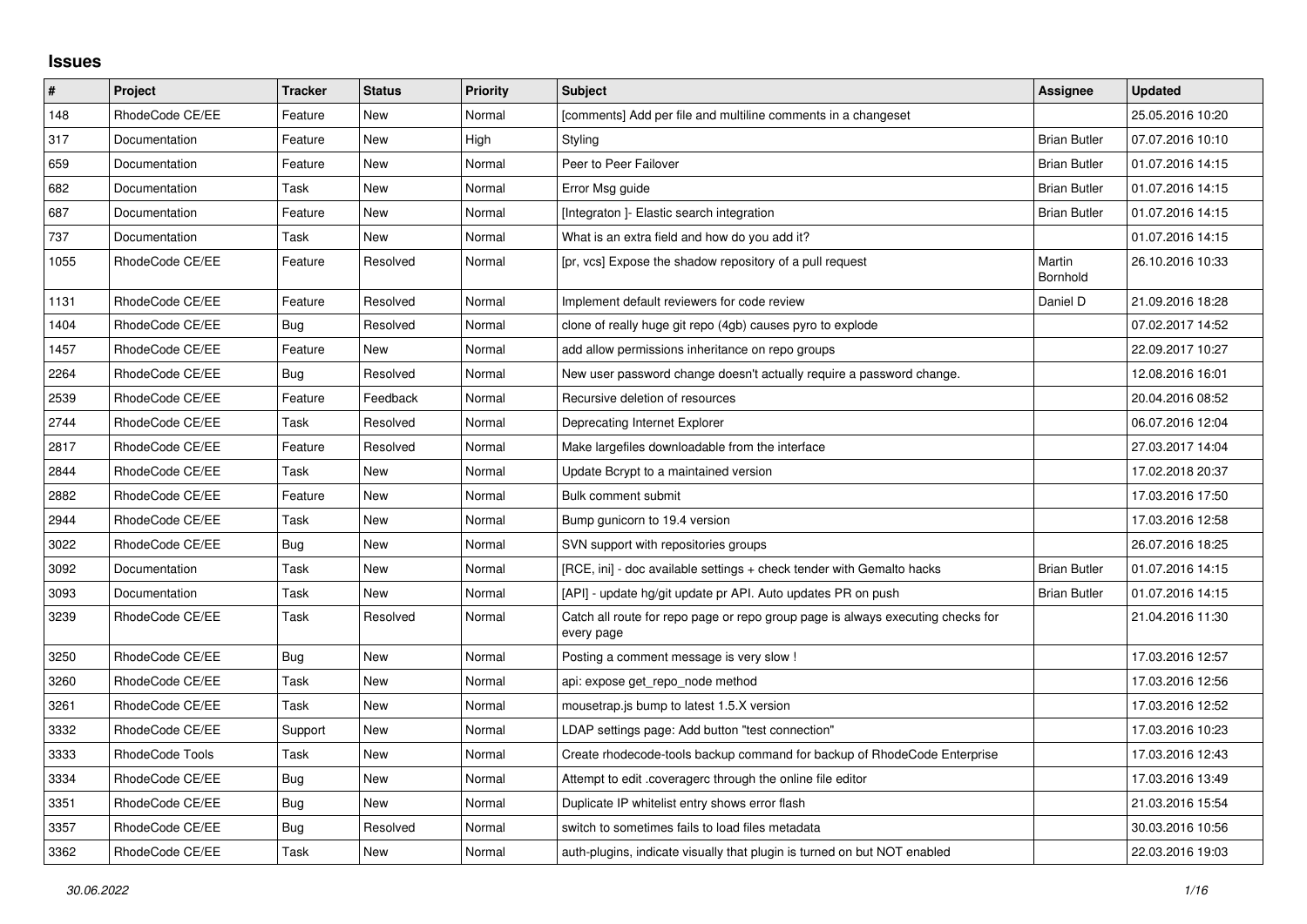| $\vert$ # | Project         | <b>Tracker</b> | <b>Status</b> | <b>Priority</b> | <b>Subject</b>                                                                          | Assignee                     | <b>Updated</b>   |
|-----------|-----------------|----------------|---------------|-----------------|-----------------------------------------------------------------------------------------|------------------------------|------------------|
| 3364      | RhodeCode CE/EE | Support        | New           | High            | Allow Specifying the Commit Message for Pull Request Merges                             |                              | 17.04.2018 21:51 |
| 3372      | RhodeCode CE/EE | Bug            | In Progress   | High            | [Idap, groups] Customer gets an empty list of groups                                    | Mikhail<br>Chernykh          | 08.06.2016 11:32 |
| 3373      | RhodeCode CE/EE | Feature        | <b>New</b>    | Normal          | Allow to create Bookmarks and Branches from UI                                          |                              | 05.04.2016 09:21 |
| 3376      | RhodeCode CE/EE | Task           | <b>New</b>    | Normal          | Repo action plugins                                                                     |                              | 24.03.2016 15:21 |
| 3377      | RhodeCode CE/EE | Task           | New           | Normal          | extra fields types extensions                                                           |                              | 24.03.2016 15:23 |
| 3382      | RhodeCode CE/EE | Bug            | New           | Normal          | download superrepo with subrepos                                                        |                              | 25.03.2016 01:30 |
| 3440      | RhodeCode CE/EE | Feature        | <b>New</b>    | Normal          | [design, ux] mock-up user interface for adding a branch/bookmark                        |                              | 05.04.2016 09:21 |
| 3441      | RhodeCode CE/EE | Bug            | New           | Normal          | [ux] clicking on line in file view scrolls to that line                                 |                              | 05.04.2016 13:35 |
| 3454      | RhodeCode CE/EE | Task           | Feedback      | Normal          | [ce/ee] visually differentiate the two editions                                         | Marcin<br>Kuzminski<br>[CTO] | 10.08.2016 03:30 |
| 3455      | RhodeCode CE/EE | Feature        | <b>New</b>    | Normal          | [ux] commit message search should render entire commit message                          |                              | 07.04.2016 17:50 |
| 3460      | RhodeCode CE/EE | Feature        | New           | Normal          | [ux, frontend] hide "show more" button when there is nothing more to show               |                              | 11.04.2016 13:37 |
| 3472      | RhodeCode CE/EE | Feature        | New           | Normal          | Expose unified hooks that can be used in SSH backend                                    |                              | 14.04.2016 17:54 |
| 3483      | RhodeCode CE/EE | Bug            | <b>New</b>    | Normal          | oauth: disable 3rd party registration if RhodeCode registration is disabled             | Marcin<br>Kuzminski<br>[CTO] | 13.04.2016 12:13 |
| 3484      | RhodeCode CE/EE | Task           | <b>New</b>    | Normal          | oauth: reduce required permissions for 3rd party                                        |                              | 13.04.2016 12:33 |
| 3486      | RhodeCode CE/EE | Feature        | <b>New</b>    | Normal          | expose origin of permission in perm dict for users                                      |                              | 06.06.2016 10:54 |
| 3488      | RhodeCode CE/EE | Bug            | Resolved      | Normal          | [frontend, styling] update icon font                                                    | Lisa Quatmann                | 04.10.2016 13:27 |
| 3504      | RhodeCode CE/EE | Task           | In Progress   | Normal          | [routing] Move static assets under a common prefix                                      |                              | 19.07.2016 12:27 |
| 3549      | RhodeCode CE/EE | Bug            | Resolved      | Normal          | [4.0.0 regression], file source links use last commit id instead of current commit id   | Marcin<br>Kuzminski<br>[CTO] | 21.04.2016 16:10 |
| 3555      | RhodeCode CE/EE | Bug            | Resolved      | Normal          | Then disabled repo location change the panel should explicitly state that it's disabled |                              | 25.04.2016 10:34 |
| 3556      | RhodeCode CE/EE | Task           | Resolved      | Normal          | Disable and rename initial_repo_scan flag                                               | Marcin<br>Kuzminski<br>[CTO] | 22.04.2016 14:33 |
| 3615      | RhodeCode CE/EE | Bug            | New           | Low             | (OperationalError) too many SQL variables on admin journal page                         |                              | 06.05.2016 11:45 |
| 3922      | RhodeCode CE/EE | Bug            | New           | Normal          | svn backend returns different diff to git/hg backends                                   |                              | 11.05.2016 14:29 |
| 3923      | RhodeCode CE/EE | Bug            | New           | Normal          | odd exception on running internal-code                                                  |                              | 09.08.2016 10:54 |
| 3939      | RhodeCode CE/EE | <b>Bug</b>     | New           | Normal          | [ux] changelog filter blank after going back in browser                                 |                              | 18.05.2016 14:50 |
| 3950      | RhodeCode CE/EE | Bug            | Resolved      | Normal          | [ce, ee] trying to merge pr against a deleted branch/bookmark breaks the pr page        | Martin<br>Bornhold           | 27.10.2016 16:12 |
| 3956      | RhodeCode CE/EE | Bug            | New           | Normal          | [ce] - svn commit with all 'None' properties (author, message, etc.)                    |                              | 23.05.2016 17:22 |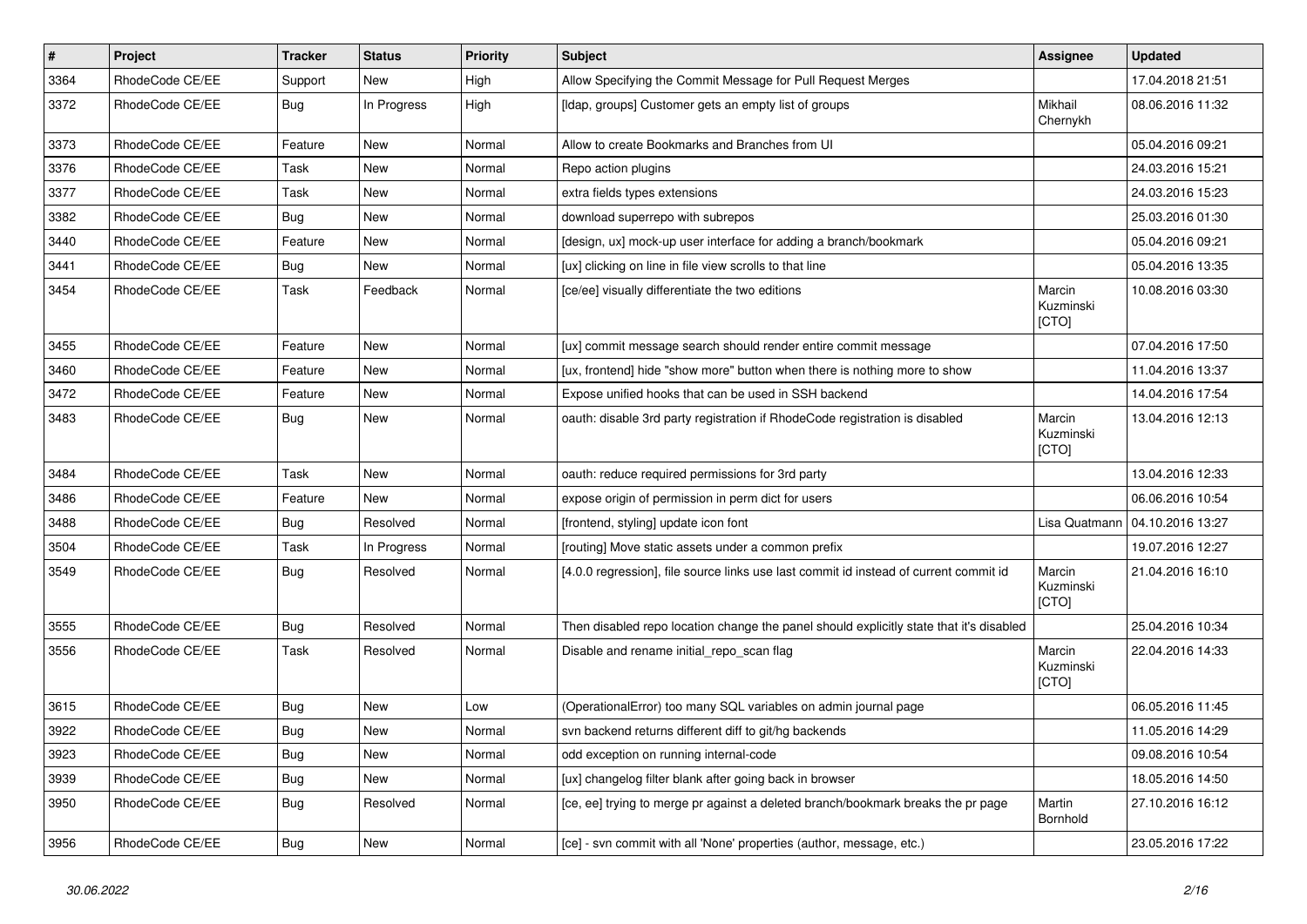| $\pmb{\#}$ | Project              | <b>Tracker</b> | <b>Status</b> | <b>Priority</b> | <b>Subject</b>                                                                      | <b>Assignee</b>              | <b>Updated</b>   |
|------------|----------------------|----------------|---------------|-----------------|-------------------------------------------------------------------------------------|------------------------------|------------------|
| 3963       | RhodeCode CE/EE      | <b>Bug</b>     | New           | Normal          | [ce] Getting a newly added repo via remap/rescan via api gives no data              |                              | 27.05.2016 05:02 |
| 3967       | RhodeCode CE/EE      | Support        | In Progress   | Normal          | Server 500 error                                                                    |                              | 11.08.2016 13:39 |
| 3971       | RhodeCode CE/EE      | Bug            | Resolved      | Normal          | [ce, vcs] Merge requests/Pull requests failing due to rebase problem                | Johannes<br>Bornhold         | 19.07.2016 15:54 |
| 3977       | RhodeCode CE/EE      | Feature        | <b>New</b>    | Normal          | Wiki                                                                                |                              | 05.06.2016 21:11 |
| 3978       | RhodeCode CE/EE      | Feature        | New           | Normal          | Add bug tracker                                                                     |                              | 05.06.2016 21:20 |
| 3979       | RhodeCode CE/EE      | Feature        | New           | Normal          | Add kanban board                                                                    |                              | 05.06.2016 21:20 |
| 3980       | RhodeCode CE/EE      | Feature        | <b>New</b>    | Normal          | Add CI engine                                                                       |                              | 05.06.2016 21:32 |
| 3981       | RhodeCode CE/EE      | Feature        | Resolved      | Normal          | Add cloud hosting like Gitlab, GitHub                                               |                              | 02.03.2020 09:14 |
| 3986       | RhodeCode Appenlight | Bug            | <b>New</b>    | Normal          | table headers should be left aligned                                                |                              | 07.06.2016 11:53 |
| 3987       | RhodeCode Appenlight | Bug            | New           | Normal          | adjust footer so it's consistent with the website footer                            |                              | 15.06.2016 10:20 |
| 3989       | RhodeCode Appenlight | Bug            | Resolved      | Normal          | even up report spacing                                                              |                              | 21.06.2016 18:55 |
| 3990       | RhodeCode Appenlight | <b>Bug</b>     | <b>New</b>    | Normal          | some dashboard builder buttons are up against fields                                |                              | 07.06.2016 12:01 |
| 3991       | RhodeCode Appenlight | <b>Bug</b>     | Resolved      | Normal          | report logs need upper margin                                                       |                              | 21.06.2016 18:55 |
| 3994       | RhodeCode Appenlight | Bug            | <b>New</b>    | Normal          | during setup, user is given option to make admin account even if one does not exist |                              | 08.06.2016 12:44 |
| 3999       | RhodeCode CE/EE      | Feature        | Resolved      | Normal          | Add `send account information` to user creation page                                |                              | 28.06.2016 15:22 |
| 4000       | RhodeCode CE/EE      | Feature        | New           | Normal          | Make compare more functional                                                        | Marcin<br>Kuzminski<br>[CTO] | 18.11.2017 19:11 |
| 4003       | RhodeCode CE/EE      | Task           | Resolved      | Normal          | User personal repository groups improvements                                        |                              | 07.11.2016 16:12 |
| 4017       | RhodeCode Appenlight | Feature        | <b>New</b>    | Low             | application logos need help                                                         |                              | 14.06.2016 11:52 |
| 4035       | RhodeCode CE/EE      | Bug            | In Progress   | Normal          | failed to create whoosh index                                                       | Marcin<br>Kuzminski<br>[CTO] | 06.07.2016 00:04 |
| 4036       | RhodeCode CE/EE      | Bug            | Resolved      | Normal          | encrypted clone_uri can throw unicodeerror after key change                         | Marcin<br>Kuzminski<br>[CTO] | 27.06.2016 19:38 |
| 4040       | RhodeCode CE/EE      | Bug            | <b>New</b>    | Low             | [ce, ee] logout when logged out causes 403 Cross-site request forgery detected      |                              | 23.06.2016 13:40 |
| 4044       | RhodeCode CE/EE      | Feature        | Resolved      | Normal          | <b>Branch permissions</b>                                                           |                              | 30.08.2018 09:48 |
| 4045       | RhodeCode CE/EE      | Task           | New           | Normal          | File permissions                                                                    |                              | 17.04.2018 21:49 |
| 4051       | RhodeCode CE/EE      | Task           | New           | Normal          | [ux, renderering] Consistent formatting on text fields.                             |                              | 22.09.2017 10:27 |
| 4052       | RhodeCode Appenlight | Task           | New           | Normal          | release fixes                                                                       | Marcin Lulek                 | 29.06.2016 12:14 |
| 4056       | RhodeCode Appenlight | Feature        | New           | Normal          | Optionally allow to filter graphs per machine in dashboard                          |                              | 30.06.2016 15:12 |
| 4057       | RhodeCode Appenlight | Feature        | New           | Normal          | Negation option for search filter                                                   |                              | 30.06.2016 15:12 |
| 4059       | RhodeCode Appenlight | Feature        | New           | Normal          | Server Monitoring                                                                   |                              | 30.06.2016 15:15 |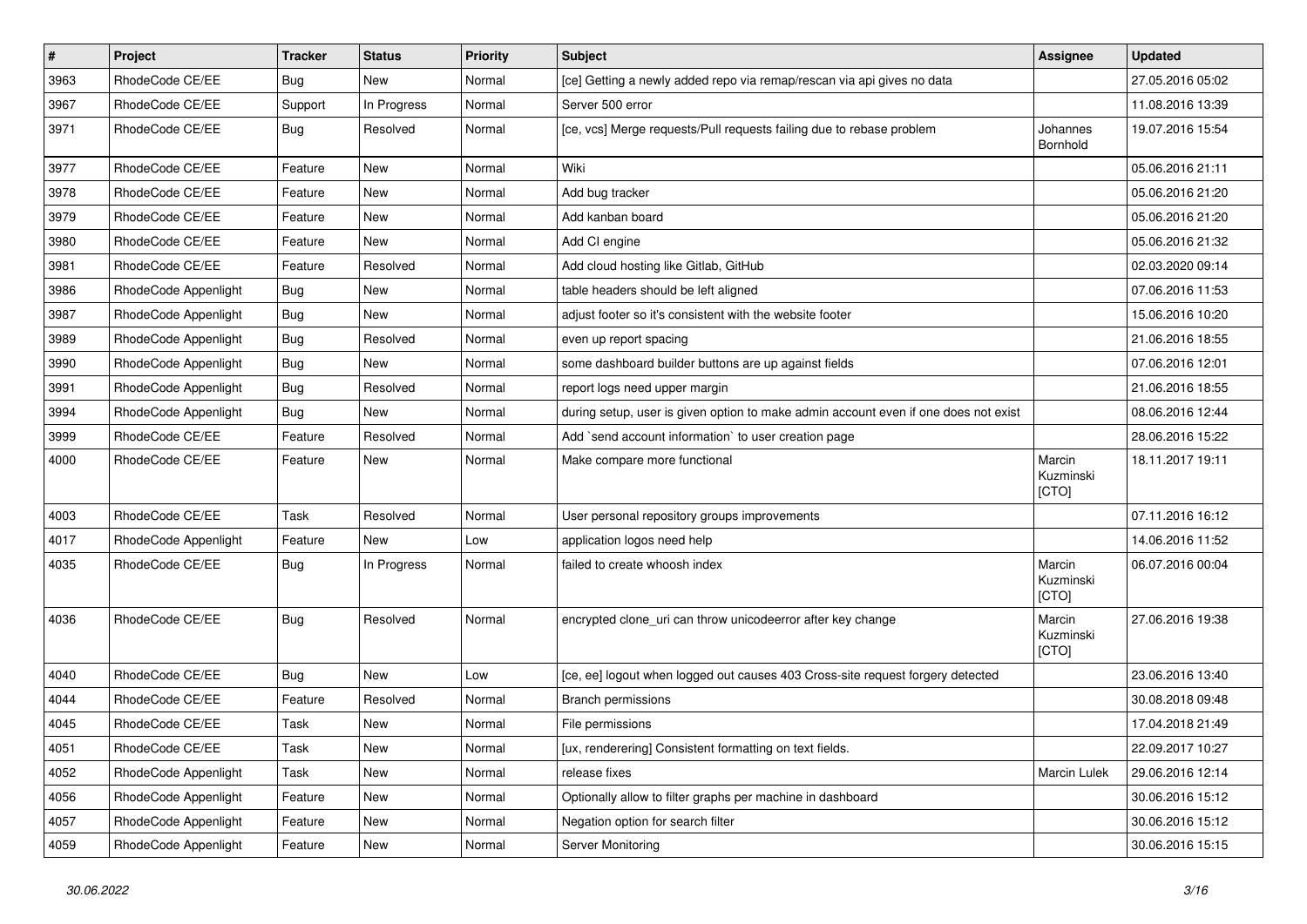| $\vert$ # | Project              | <b>Tracker</b> | <b>Status</b> | <b>Priority</b> | <b>Subject</b>                                                                                                     | <b>Assignee</b>                | <b>Updated</b>   |
|-----------|----------------------|----------------|---------------|-----------------|--------------------------------------------------------------------------------------------------------------------|--------------------------------|------------------|
| 4060      | RhodeCode Appenlight | Feature        | New           | Normal          | Replayable requests                                                                                                |                                | 30.06.2016 15:15 |
| 4061      | RhodeCode Appenlight | Feature        | <b>New</b>    | Normal          | Timezone for applications                                                                                          |                                | 30.06.2016 15:16 |
| 4062      | RhodeCode Appenlight | Feature        | New           | Normal          | A way to see browser breakdown for an error                                                                        |                                | 30.06.2016 15:16 |
| 4063      | RhodeCode Appenlight | Feature        | New           | Normal          | add option to specify custom value in dashboard select                                                             |                                | 30.06.2016 15:17 |
| 4064      | RhodeCode Appenlight | Feature        | New           | Normal          | Create a multiple action feature for Reports and Logs lists                                                        |                                | 30.06.2016 15:18 |
| 4065      | RhodeCode CE/EE      | Bug            | Resolved      | Normal          | [ux, login] 404 on login after comment attempt                                                                     | Marcin<br>Kuzminski<br>[CTO]   | 04.07.2016 00:40 |
| 4071      | RhodeCode Appenlight | Feature        | New           | Normal          | Allow for easy out-out of assigned permissions                                                                     |                                | 05.07.2016 10:14 |
| 4074      | RhodeCode CE/EE      | Feature        | New           | Normal          | Edit review comment                                                                                                | <b>Bartłomiei</b><br>Wołyńczyk | 17.04.2018 21:51 |
| 4081      | RhodeCode CE/EE      | Support        | Resolved      | Normal          | Receiving server 500 error when trying to clone repo from windows client using<br>eclipse                          |                                | 12.07.2016 14:30 |
| 4089      | RhodeCode CE/EE      | <b>Bug</b>     | Resolved      | Normal          | syn repository does not exist                                                                                      |                                | 12.06.2018 12:29 |
| 4090      | RhodeCode CE/EE      | <b>Bug</b>     | Resolved      | Normal          | test ticket                                                                                                        |                                | 09.03.2021 20:39 |
| 4091      | RhodeCode CE/EE      | Bug            | Resolved      | Normal          | [ce, ee] Redmine integration blocks for 30 seconds if redmine server not available                                 | Daniel D                       | 15.07.2016 12:26 |
| 4092      | RhodeCode CE/EE      | <b>Bug</b>     | Feedback      | Normal          | [ce, ee] Redmine/JIRA integrations - smart commits                                                                 | Daniel D                       | 21.07.2016 12:59 |
| 4108      | RhodeCode CE/EE      | Task           | Resolved      | Normal          | Release 4.2.2                                                                                                      |                                | 14.10.2016 13:08 |
| 4109      | RhodeCode CE/EE      | Bug            | New           | Normal          | [files] The "switch to commit" widget is broken after using browser back button                                    |                                | 17.04.2018 21:50 |
| 4110      | RhodeCode CE/EE      | Bug            | In Progress   | Normal          | [ce, ee] repos can be named _admin, _static                                                                        | Daniel D                       | 20.07.2016 19:51 |
| 4116      | RhodeCode CE/EE      | <b>Bug</b>     | New           | High            | [ee] Starting EE or running paster commands like setup-rhodecode does not work<br>without setting LC_ALL properly. |                                | 18.08.2016 21:03 |
| 4120      | RhodeCode CE/EE      | Task           | New           | Normal          | [ce] replace get_repo_nodes api                                                                                    | Daniel D                       | 17.04.2018 21:49 |
| 4121      | RhodeCode CE/EE      | Bug            | Resolved      | Normal          | [ce, ee] server announcement has extra margin                                                                      | Lisa Quatmann                  | 26.09.2016 14:00 |
| 4140      | RhodeCode CE/EE      | Task           | Resolved      | Normal          | Check middleware chain status, and Verify that special middleware is catching<br>exceptions correctly              |                                | 23.08.2016 12:13 |
| 4144      | RhodeCode CE/EE      | Feature        | New           | Normal          | [ux] improve enable/disable of notifications                                                                       |                                | 02.08.2016 17:19 |
| 4147      | RhodeCode CE/EE      | Task           | New           | Normal          | [ce, ee, docs] Events documentation                                                                                | Daniel D                       | 15.08.2016 12:33 |
| 4151      | RhodeCode CE/EE      | Task           | Resolved      | Normal          | [packaging] Subversion to current 1.9.X                                                                            |                                | 09.09.2016 10:18 |
| 4153      | RhodeCode CE/EE      | Task           | Resolved      | Normal          | Optimize readme fetching by changing the system of readme detection                                                | Johannes<br>Bornhold           | 09.09.2016 10:17 |
| 4154      | RhodeCode CE/EE      | <b>Bug</b>     | New           | Low             | [ce, ee] user register via github captcha                                                                          |                                | 05.08.2016 22:51 |
| 4155      | RhodeCode CE/EE      | Bug            | Resolved      | Low             | Date of Last Change is not displayed correctly                                                                     | Marcin<br>Kuzminski<br>[CTO]   | 21.01.2020 02:20 |
| 4157      | RhodeCode CE/EE      | Feature        | <b>New</b>    | Normal          | [integrations] Integrate with industry standard SW development tools                                               | Daniel D                       | 08.08.2016 12:55 |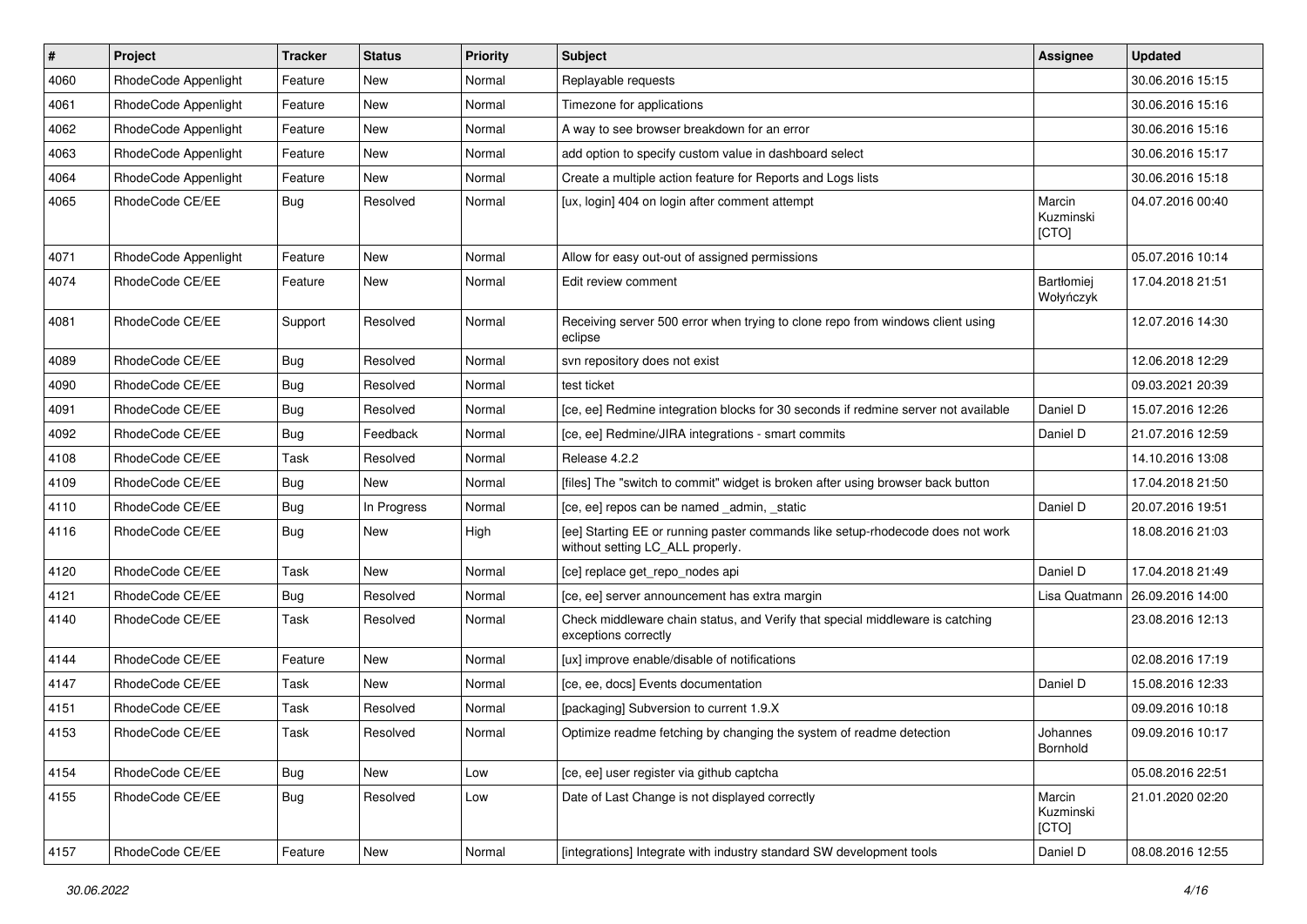| $\vert$ # | Project         | <b>Tracker</b> | <b>Status</b> | <b>Priority</b> | <b>Subject</b>                                                                                       | Assignee                     | <b>Updated</b>   |
|-----------|-----------------|----------------|---------------|-----------------|------------------------------------------------------------------------------------------------------|------------------------------|------------------|
| 4163      | RhodeCode CE/EE | Task           | <b>New</b>    | Normal          | [ce, ee] celery refactor + upgrade                                                                   |                              | 15.08.2016 12:32 |
| 4166      | RhodeCode CE/EE | <b>Bug</b>     | Resolved      | Urgent          | [ce] Rhodecode crashing after MySQL error                                                            |                              | 23.08.2016 23:35 |
| 4169      | RhodeCode CE/EE | Task           | Resolved      | Normal          | re-architecture celery support                                                                       |                              | 17.11.2017 19:21 |
| 4173      | RhodeCode CE/EE | <b>Bug</b>     | Resolved      | Urgent          | [ce, ee] mysql recycle pool timeout not working                                                      | Daniel D                     | 16.08.2016 22:02 |
| 4175      | RhodeCode CE/EE | Feature        | Resolved      | Normal          | [ce, ee] repo group integrations                                                                     | Daniel D                     | 16.08.2016 20:00 |
| 4178      | RhodeCode CE/EE | Bug            | Resolved      | Normal          | RhodeCode EE OVA VM wont run on a ESX 6.0 host                                                       | Marcin<br>Kuzminski<br>[CTO] | 15.09.2016 13:25 |
| 4179      | RhodeCode CE/EE | Task           | New           | Normal          | [ce, ee] refine perms summary list                                                                   | Daniel D                     | 14.09.2016 12:09 |
| 4180      | RhodeCode CE/EE | Task           | Resolved      | Normal          | integrations: possible limit the updates sent                                                        | Daniel D                     | 22.08.2016 12:22 |
| 4181      | RhodeCode CE/EE | Task           | Resolved      | Normal          | Integrations: allow root repos only integrations                                                     | Daniel D                     | 31.08.2016 17:44 |
| 4182      | RhodeCode CE/EE | Feature        | <b>New</b>    | Normal          | add direct link from notification to corresponding PR                                                |                              | 19.08.2016 12:35 |
| 4183      | RhodeCode CE/EE | Feature        | Resolved      | Normal          | Different roles for PR reviewers                                                                     | Daniel D                     | 12.10.2020 23:13 |
| 4184      | RhodeCode CE/EE | Bug            | Resolved      | High            | fix content INT overflow bug                                                                         | Marcin<br>Kuzminski<br>[CTO] | 23.08.2016 10:31 |
| 4188      | RhodeCode CE/EE | Bug            | New           | Normal          | [tests, svn] changeset tests produce different results for svn                                       |                              | 22.08.2016 09:54 |
| 4189      | RhodeCode CE/EE | Bug            | <b>New</b>    | Normal          | [tests, git] count of commit ids is different for git than hg when comparing remote                  |                              | 22.08.2016 12:34 |
| 4190      | RhodeCode CE/EE | Bug            | New           | Normal          | [tests] fix or remove rst xss inline test                                                            |                              | 22.08.2016 12:15 |
| 4191      | RhodeCode CE/EE | Feature        | <b>New</b>    | Normal          | Add custom Image logo option to header                                                               |                              | 22.08.2016 14:49 |
| 4192      | RhodeCode CE/EE | Feature        | Resolved      | Normal          | [ce, ee] slack/hipchat integrations group commits by branch pushed                                   |                              | 09.09.2016 19:01 |
| 4193      | RhodeCode CE/EE | Feature        | In Progress   | Normal          | Improve Filter Functionality in the Change Log                                                       | Marcin<br>Kuzminski<br>[CTO] | 22.09.2017 10:25 |
| 4194      | RhodeCode CE/EE | Task           | Resolved      | Normal          | move svn http backend out of labs into a real VCS settings                                           | Lisa Quatmann                | 14.09.2016 23:16 |
| 4197      | RhodeCode CE/EE | Task           | New           | Normal          | [ce, ee] get list of users with their permissions to a repository                                    | Daniel D                     | 22.09.2017 10:30 |
| 4199      | RhodeCode CE/EE | <b>Bug</b>     | Resolved      | High            | investigate: ongoing SSL problems when switching to 4.X from 3.X                                     | Johannes<br>Bornhold         | 15.09.2016 13:14 |
| 4202      | RhodeCode CE/EE | Task           | Resolved      | Normal          | Polish the 503.html page                                                                             | Daniel D                     | 30.08.2016 23:54 |
| 4203      | RhodeCode CE/EE | Task           | Resolved      | Normal          | Get rid of svn.proxy.parent path root, and replace it with reading storage location<br>from Database | Martin<br>Bornhold           | 22.09.2016 14:31 |
| 4206      | RhodeCode CE/EE | Bug            | Resolved      | High            | Error creating SVN groups                                                                            |                              | 15.09.2016 13:24 |
| 4207      | RhodeCode CE/EE | Feature        | Resolved      | Normal          | Support for obsolescence markers in changelog UI                                                     |                              | 19.05.2017 16:14 |
| 4208      | RhodeCode CE/EE | <b>Bug</b>     | New           | Normal          | [ce, ee] test errors get hidden by error page                                                        | Daniel D                     | 14.09.2016 12:00 |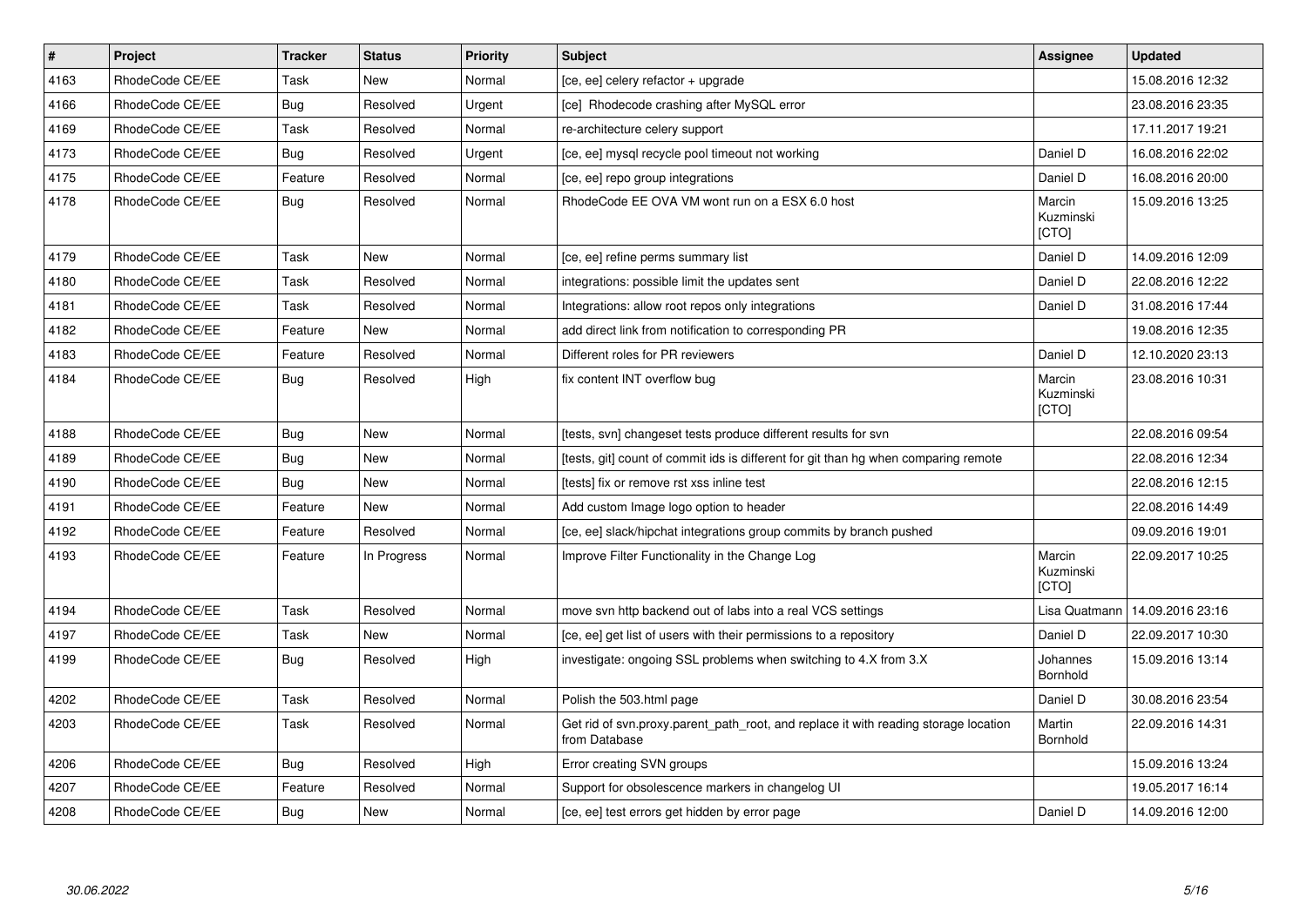| $\vert$ # | Project              | <b>Tracker</b> | <b>Status</b> | <b>Priority</b> | <b>Subject</b>                                                                            | Assignee                     | <b>Updated</b>   |
|-----------|----------------------|----------------|---------------|-----------------|-------------------------------------------------------------------------------------------|------------------------------|------------------|
| 4211      | RhodeCode CE/EE      | Feature        | Resolved      | Normal          | [ce, ee] increase webhook flexibility                                                     | Marcin<br>Kuzminski<br>[CTO] | 20.06.2022 10:55 |
| 4213      | RhodeCode CE/EE      | Feature        | <b>New</b>    | High            | Embed PostgreSQL database                                                                 | Marcin<br>Kuzminski<br>[CTO] | 03.09.2016 23:45 |
| 4216      | RhodeCode CE/EE      | Task           | New           | Normal          | [ux, renderers] implement consistent rendering for text fields                            |                              | 06.09.2016 11:46 |
| 4219      | RhodeCode CE/EE      | Feature        | Resolved      | Normal          | [ce, ee] Add mandatory reviewers for pull requests                                        | Marcin<br>Kuzminski<br>[CTO] | 20.06.2017 15:23 |
| 4220      | RhodeCode Appenlight | Feature        | <b>New</b>    | Low             | Search params allow sorting of result.                                                    |                              | 06.09.2016 16:33 |
| 4222      | RhodeCode CE/EE      | Feature        | <b>New</b>    | Normal          | Configurable detection of READMEs                                                         |                              | 09.09.2016 10:05 |
| 4223      | RhodeCode CE/EE      | Bug            | Resolved      | High            | [git, tags] annotated tags not appearing in UI                                            | Daniel D                     | 12.09.2016 06:12 |
| 4224      | RhodeCode CE/EE      | Bug            | Resolved      | Normal          | [docs] update docs re: removing old instances when switching editions                     | Lisa Quatmann                | 11.10.2016 15:36 |
| 4225      | RhodeCode CE/EE      | Feature        | Resolved      | Normal          | [ce, ee] repo group integrations cascade to child repo groups                             | Daniel D                     | 14.09.2016 11:12 |
| 4226      | RhodeCode CE/EE      | Feature        | <b>New</b>    | Normal          | [settings, system info] add VCS and Channelstream status to System Info                   |                              | 14.09.2016 16:45 |
| 4227      | RhodeCode CE/EE      | Support        | Resolved      | Normal          | VBScript files detected as text/plain - no syntax highlighting                            |                              | 14.09.2016 22:38 |
| 4232      | RhodeCode CE/EE      | Feature        | New           | Normal          | [ce, ee, pr, compare] redo diffs, support side by side diffs, html diffs                  | Daniel D                     | 25.10.2016 15:40 |
| 4233      | RhodeCode CE/EE      | Bug            | Resolved      | High            | slack, git push problem                                                                   | Daniel D                     | 26.09.2016 11:56 |
| 4234      | RhodeCode CE/EE      | Task           | <b>New</b>    | Normal          | prepare and test RhodeCode VM image for AWS                                               | Marcin Lulek                 | 11.07.2017 13:32 |
| 4235      | RhodeCode CE/EE      | Task           | Resolved      | High            | Support GIT LFS server                                                                    |                              | 23.03.2017 17:24 |
| 4237      | RhodeCode CE/EE      | Task           | Resolved      | Normal          | Enable HTTP support                                                                       | Martin<br>Bornhold           | 12.10.2016 11:51 |
| 4238      | RhodeCode CE/EE      | Task           | Resolved      | Normal          | default reviewers updates                                                                 | Daniel D                     | 06.10.2016 14:26 |
| 4243      | RhodeCode CE/EE      | Support        | Resolved      | High            | Gist visibility update?                                                                   | Martin<br>Bornhold           | 27.09.2016 06:40 |
| 4244      | RhodeCode CE/EE      | Support        | Resolved      | Normal          | mod_dav_svn template error when using auth_realm with spaces in it                        | Martin<br>Bornhold           | 28.09.2016 12:07 |
| 4245      | RhodeCode CE/EE      | Task           | Resolved      | Normal          | Convert control command to use http mode by default                                       | Marcin<br>Kuzminski<br>[CTO] | 14.10.2016 16:13 |
| 4246      | RhodeCode CE/EE      | Task           | New           | Normal          | [ce, ee, vcs, git] add tests for annotated git tags                                       | Daniel D                     | 13.02.2018 18:03 |
| 4247      | RhodeCode CE/EE      | Bug            | Resolved      | Normal          | [vcs] Using current time as timestamp during archive creating leads to changing<br>hashes | Martin<br>Bornhold           | 28.09.2016 12:07 |
| 4250      | RhodeCode CE/EE      | <b>Bug</b>     | Resolved      | Normal          | Adding a reviewer into existing PR doesn't set a reason.                                  | Marcin<br>Kuzminski<br>[CTO] | 07.10.2016 20:05 |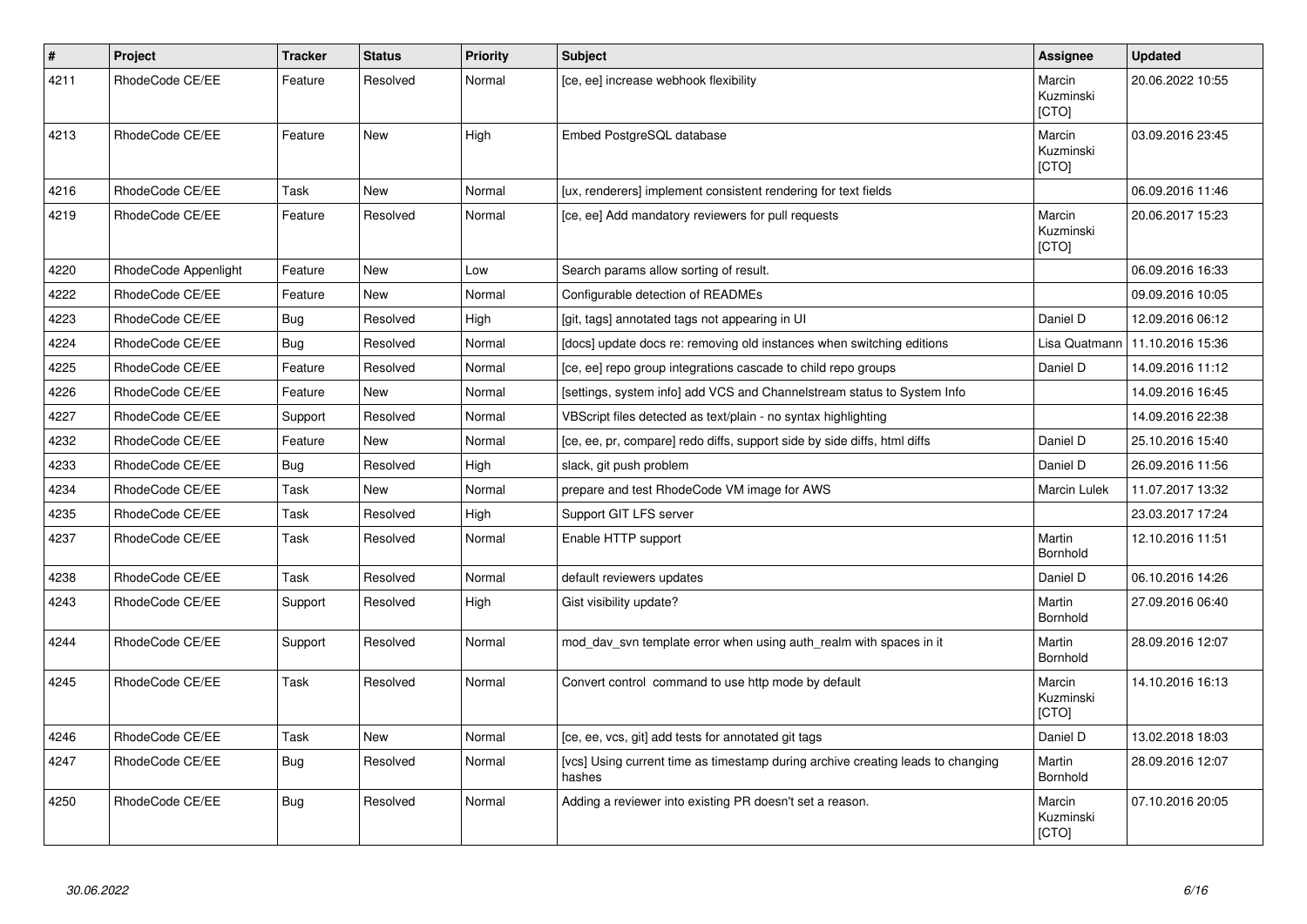| $\pmb{\#}$ | Project         | <b>Tracker</b> | <b>Status</b> | <b>Priority</b> | Subject                                                                                                              | Assignee                     | <b>Updated</b>   |
|------------|-----------------|----------------|---------------|-----------------|----------------------------------------------------------------------------------------------------------------------|------------------------------|------------------|
| 4251       | RhodeCode CE/EE | Task           | Feedback      | High            | [customer] Pull request with subrepos                                                                                | Martin<br>Bornhold           | 10.11.2016 17:52 |
| 4252       | RhodeCode CE/EE | Support        | <b>New</b>    | Normal          | Backup & Recovery                                                                                                    |                              | 07.10.2016 19:47 |
| 4254       | RhodeCode CE/EE | Bug            | Resolved      | Normal          | [frontend] 500 Internal Server Error with i18n-ed pages                                                              | Lisa Quatmann                | 30.09.2016 14:38 |
| 4255       | RhodeCode CE/EE | Bug            | <b>New</b>    | Normal          | [translation, i18n] translation not being applied to integrations pages                                              |                              | 30.09.2016 15:56 |
| 4256       | RhodeCode CE/EE | Bug            | New           | Normal          | [ce, ee, ux] Source code highlight colors conflict with red/green inserted/deleted<br>blocks                         | Daniel D                     | 03.10.2016 05:00 |
| 4259       | RhodeCode CE/EE | Task           | Resolved      | Low             | Events, create post-create-user event                                                                                | Daniel D                     | 30.01.2017 20:11 |
| 4266       | RhodeCode CE/EE | <b>Bug</b>     | Resolved      | Normal          | Error 500 on integrations page after setting up Webhook                                                              |                              | 17.10.2016 15:35 |
| 4267       | RhodeCode CE/EE | Feature        | Resolved      | Normal          | [ce, ee] jira tracker integration wildcard project key support                                                       | Daniel D                     | 10.10.2016 20:13 |
| 4268       | RhodeCode CE/EE | <b>Bug</b>     | Resolved      | High            | [ee] default reviewers from changed lines is returning wrong values                                                  | Daniel D                     | 06.10.2016 14:35 |
| 4269       | RhodeCode CE/EE | Support        | Resolved      | Normal          | Allow flash messages to be permanently surpressed                                                                    | Marcin Lulek                 | 14.10.2016 12:46 |
| 4271       | RhodeCode CE/EE | Bug            | Resolved      | Normal          | Browsing new repository groups via SVN issue                                                                         | Martin<br>Bornhold           | 19.10.2016 11:11 |
| 4272       | RhodeCode CE/EE | Feature        | <b>New</b>    | Normal          | Better SPAM protection                                                                                               |                              | 12.10.2016 11:14 |
| 4273       | RhodeCode CE/EE | Bug            | Resolved      | Urgent          | GIT executable not seen by vcsserver                                                                                 | Martin<br>Bornhold           | 13.10.2016 15:45 |
| 4274       | RhodeCode CE/EE | <b>Bug</b>     | Resolved      | Normal          | 500 error when push big objects                                                                                      |                              | 13.02.2017 19:53 |
| 4276       | RhodeCode CE/EE | Bug            | Resolved      | Normal          | System info page uses mercurial/git versions from RhodeCode instead of VCSServer                                     | Marcin<br>Kuzminski<br>[CTO] | 14.11.2016 21:19 |
| 4277       | RhodeCode CE/EE | Bug            | Resolved      | Normal          | [frontend] System info page does not work correctly in safari.                                                       | Martin<br>Bornhold           | 04.11.2016 12:08 |
| 4278       | RhodeCode CE/EE | <b>Bug</b>     | Resolved      | Normal          | [admin] Clicking the save button in admin -> settings -> issue tracker leads to<br>exception if no patterns entered. | Daniel D                     | 18.10.2016 13:38 |
| 4279       | RhodeCode CE/EE | Bug            | Resolved      | Normal          | re-captcha validation is broken                                                                                      | Martin<br>Bornhold           | 26.10.2016 22:27 |
| 4281       | RhodeCode CE/EE | Task           | Resolved      | Normal          | Fix docs on To `increase database performance`                                                                       | Marcin<br>Kuzminski<br>[CTO] | 18.10.2016 16:39 |
| 4282       | RhodeCode CE/EE | Task           | Resolved      | Normal          | Add inode limit together with disk usage                                                                             | Marcin<br>Kuzminski<br>[CTO] | 19.10.2016 12:18 |
| 4283       | RhodeCode CE/EE | Task           | Resolved      | Normal          | bump whoosh to 2.7.4 release                                                                                         |                              | 13.12.2016 21:08 |
| 4285       | RhodeCode CE/EE | Bug            | New           | Normal          | Intermittent error while trying to create or fork a repository                                                       |                              | 17.10.2016 22:42 |
| 4288       | RhodeCode CE/EE | Task           | Resolved      | Normal          | [ce, ee] unify controllers that use diffs                                                                            | Daniel D                     | 02.08.2017 11:41 |
| 4289       | RhodeCode CE/EE | Task           | New           | Low             | [ce, ee] clean up pygments lexer functions + handling                                                                | Daniel D                     | 21.10.2016 14:44 |
| 4290       | RhodeCode CE/EE | Task           | New           | Normal          | Allow to transplant the review status to merged commits                                                              |                              | 17.04.2018 21:50 |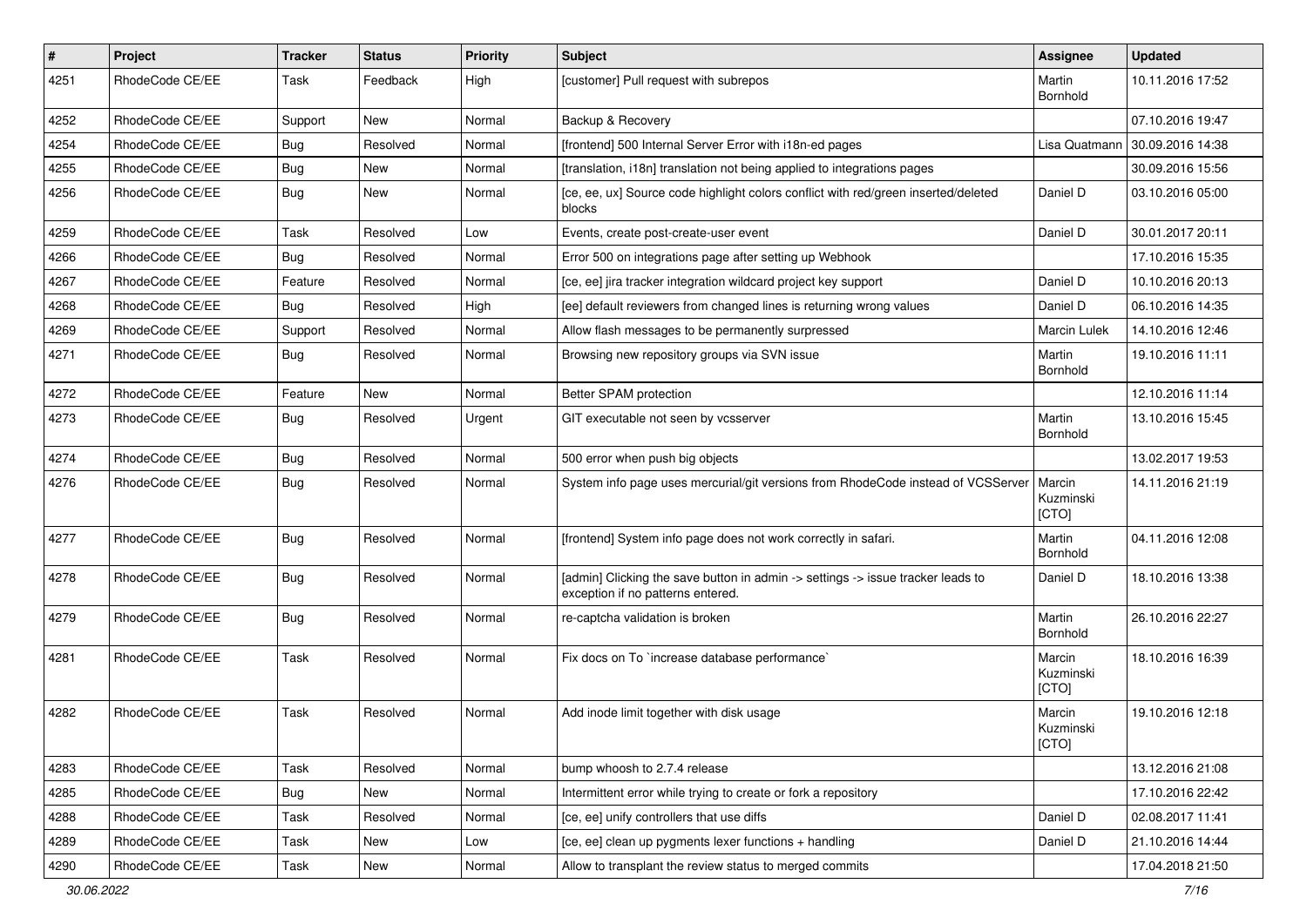| $\pmb{\#}$ | Project         | <b>Tracker</b> | <b>Status</b> | <b>Priority</b> | <b>Subject</b>                                                                                     | Assignee                     | <b>Updated</b>   |
|------------|-----------------|----------------|---------------|-----------------|----------------------------------------------------------------------------------------------------|------------------------------|------------------|
| 4296       | RhodeCode CE/EE | <b>Bug</b>     | Resolved      | Normal          | [ee] Can not create pull requests with reviewers.                                                  | Daniel D                     | 07.11.2016 21:17 |
| 4297       | RhodeCode CE/EE | Task           | Resolved      | Normal          | redo the my-pull-requests page to use the datagrid                                                 | Marcin<br>Kuzminski<br>[CTO] | 01.11.2016 09:31 |
| 4299       | RhodeCode CE/EE | Task           | <b>New</b>    | Normal          | TEMPLATE repo groups                                                                               |                              | 22.09.2017 10:26 |
| 4301       | RhodeCode CE/EE | Feature        | <b>New</b>    | Normal          | [API] toggle force_password_reset in api for Idap users                                            |                              | 28.10.2016 15:43 |
| 4303       | RhodeCode CE/EE | Support        | New           | Normal          | rhodecode instance                                                                                 |                              | 08.11.2016 16:32 |
| 4304       | RhodeCode CE/EE | Bug            | Resolved      | High            | Search: Internal Server Error                                                                      |                              | 26.11.2016 16:26 |
| 4305       | RhodeCode CE/EE | Task           | Resolved      | Normal          | Meta-tagging could be excluded from limit                                                          |                              | 09.11.2016 19:27 |
| 4306       | RhodeCode CE/EE | Bug            | Resolved      | Normal          | Issue to push file with character # on a SVN                                                       |                              | 03.04.2017 16:44 |
| 4311       | RhodeCode CE/EE | Task           | Resolved      | Normal          | Diffs feedback                                                                                     | Daniel D                     | 26.11.2016 14:10 |
| 4312       | RhodeCode CE/EE | Task           | <b>New</b>    | Normal          | Storage location changes                                                                           |                              | 11.07.2017 13:31 |
| 4666       | RhodeCode CE/EE | Task           | Resolved      | Normal          | Bump git and mercurial to latest versions                                                          |                              | 02.12.2016 19:01 |
| 4669       | RhodeCode CE/EE | Task           | <b>New</b>    | Normal          | disable pytest sugar on nix-build                                                                  |                              | 01.12.2016 12:52 |
| 4670       | RhodeCode CE/EE | Task           | Resolved      | Normal          | Release 4.5.1                                                                                      | Marcin<br>Kuzminski<br>[CTO] | 06.12.2016 21:13 |
| 4675       | RhodeCode CE/EE | Bug            | Resolved      | Normal          | Disk free inodes are displayed incorrectly                                                         |                              | 13.12.2016 22:41 |
| 4676       | RhodeCode CE/EE | Bug            | Resolved      | Normal          | Some admin passwords can make installation fail                                                    |                              | 16.12.2016 16:16 |
| 4677       | RhodeCode CE/EE | Support        | Resolved      | High            | API get_repo_refs not working?                                                                     |                              | 19.12.2016 11:46 |
| 4678       | RhodeCode CE/EE | Task           | Resolved      | Normal          | Release 4.5.2                                                                                      |                              | 19.12.2016 17:32 |
| 5150       | RhodeCode CE/EE | Task           | Resolved      | Normal          | Password reset promts in my account should be hidden in accounts that are not of<br>type rhodecode | Marcin<br>Kuzminski<br>[CTO] | 02.01.2017 16:34 |
| 5153       | Documentation   | Bug            | Resolved      | Normal          | Documentation: /tmp permissions                                                                    |                              | 04.01.2017 13:02 |
| 5164       | RhodeCode CE/EE | Bug            | Resolved      | Normal          | non-web calls are leaking session objects                                                          |                              | 13.01.2017 01:30 |
| 5184       | RhodeCode CE/EE | Task           | Resolved      | Normal          | bump pyramid to 1.7.X                                                                              |                              | 06.02.2017 21:50 |
| 5187       | RhodeCode CE/EE | Feature        | Resolved      | Normal          | changelog dynamic loading of commits                                                               |                              | 12.06.2018 12:31 |
| 5198       | RhodeCode CE/EE | Task           | Resolved      | Normal          | remove pyro4 from enterprise                                                                       |                              | 07.02.2017 19:28 |
| 5200       | RhodeCode CE/EE | Task           | New           | Normal          | investigate search improvements                                                                    |                              | 16.12.2019 16:04 |
| 5201       | RhodeCode CE/EE | Task           | Resolved      | Normal          | API: implement describe-methods                                                                    |                              | 13.02.2017 15:57 |
| 5202       | RhodeCode CE/EE | Task           | Resolved      | Normal          | run git gc and git repack on GIT repos when we have a scheduler via celery in<br>pyramid           |                              | 04.12.2017 20:49 |
| 5203       | RhodeCode CE/EE | Task           | Resolved      | Normal          | optimise large repos speed                                                                         |                              | 08.09.2017 16:10 |
| 5207       | RhodeCode CE/EE | Task           | Resolved      | Low             | Release 4.6.1                                                                                      |                              | 13.02.2017 18:04 |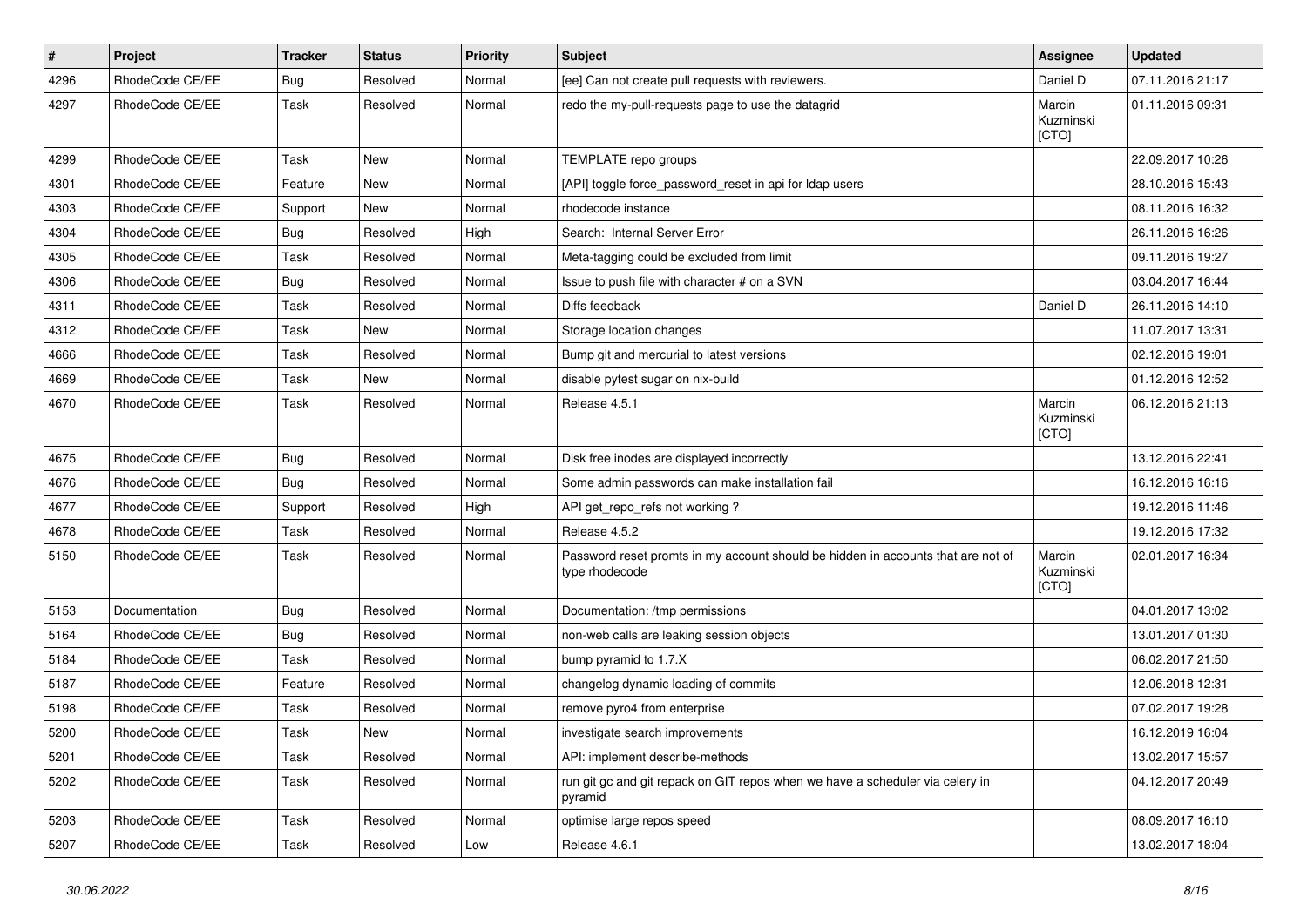| $\pmb{\#}$ | Project         | <b>Tracker</b> | <b>Status</b> | <b>Priority</b> | <b>Subject</b>                                                                                | <b>Assignee</b>              | <b>Updated</b>   |
|------------|-----------------|----------------|---------------|-----------------|-----------------------------------------------------------------------------------------------|------------------------------|------------------|
| 5210       | RhodeCode CE/EE | Bug            | Resolved      | Normal          | webook problems                                                                               |                              | 13.02.2017 19:43 |
| 5213       | RhodeCode CE/EE | Bug            | Resolved      | Normal          | Fixing Apache Proxy timeout issues                                                            |                              | 14.02.2017 09:44 |
| 5218       | RhodeCode CE/EE | Bug            | New           | Normal          | 500 when forking repository, when using special chars in password.                            |                              | 19.02.2017 21:46 |
| 5221       | RhodeCode CE/EE | Task           | Resolved      | Normal          | Missing comment type in emails                                                                |                              | 19.02.2017 21:46 |
| 5225       | RhodeCode CE/EE | <b>Task</b>    | Resolved      | Normal          | add tag of author/contribitor to comments                                                     |                              | 11.05.2017 11:10 |
| 5227       | RhodeCode CE/EE | Bug            | New           | Normal          | 400 during a svn checkout, file with special chars                                            |                              | 23.02.2017 17:43 |
| 5229       | RhodeCode CE/EE | Task           | Resolved      | Normal          | add support for https://clipboardjs.com/                                                      |                              | 21.01.2020 02:19 |
| 5235       | RhodeCode CE/EE | Task           | Resolved      | Normal          | relative image support                                                                        |                              | 10.03.2017 23:37 |
| 5237       | Documentation   | Support        | New           | Normal          | documentation for DR                                                                          |                              | 06.03.2017 23:34 |
| 5248       | Documentation   | Bug            | New           | Normal          | Installation of rhodecode-tools                                                               |                              | 16.03.2017 16:35 |
| 5255       | RhodeCode CE/EE | Support        | <b>New</b>    | Normal          | I can't access issues created by me from mail                                                 |                              | 04.04.2017 11:28 |
| 5256       | RhodeCode CE/EE | Feature        | New           | Normal          | Last repository access time.                                                                  |                              | 23.03.2017 16:34 |
| 5257       | RhodeCode CE/EE | Bug            | New           | Normal          | Git repository with big binary file provokes error and strange behavior/memory leak<br>of RH. | Marcin<br>Kuzminski<br>[CTO] | 23.03.2017 22:02 |
| 5259       | RhodeCode CE/EE | Bug            | Resolved      | Normal          | user-journal storage changes                                                                  |                              | 12.04.2017 00:04 |
| 5265       | RhodeCode CE/EE | Task           | Resolved      | Normal          | Enable phases support                                                                         |                              | 11.05.2017 11:10 |
| 5266       | RhodeCode CE/EE | Bug            | Resolved      | Normal          | Validate if changes in target branches get's propagated on Pull request updates               |                              | 05.04.2017 18:10 |
| 5269       | RhodeCode CE/EE | Support        | New           | Normal          | Upgrade from RC EE 3.7.1 to RC EE 4.x                                                         |                              | 29.06.2017 19:36 |
| 5270       | RhodeCode CE/EE | Task           | New           | Normal          | Comments updates                                                                              | Bartłomiej<br>Wołyńczyk      | 17.04.2018 21:51 |
| 5271       | RhodeCode CE/EE | Feature        | <b>New</b>    | Normal          | Private comments                                                                              |                              | 07.04.2017 12:01 |
| 5272       | RhodeCode CE/EE | Feature        | Resolved      | Normal          | Pull Request checklist                                                                        |                              | 21.01.2020 02:09 |
| 5273       | RhodeCode CE/EE | Feature        | New           | Normal          | Comment status                                                                                |                              | 07.04.2017 13:10 |
| 5277       | RhodeCode CE/EE | Bug            | Resolved      | Normal          | table id=user_list_table - Ajax error                                                         |                              | 13.04.2017 01:04 |
| 5278       | RhodeCode CE/EE | Feature        | <b>New</b>    | Normal          | Require support for git repositories of the form git://                                       |                              | 13.04.2017 15:20 |
| 5289       | RhodeCode CE/EE | Feature        | New           | High            | Ability to Upload/Replace a file using the UI                                                 |                              | 22.09.2017 10:29 |
| 5297       | RhodeCode CE/EE | Bug            | Resolved      | Normal          | Locale fails on a SuSE system                                                                 |                              | 31.10.2018 08:36 |
| 5304       | RhodeCode CE/EE | Bug            | Resolved      | Normal          | Email template not correct                                                                    |                              | 31.10.2018 08:36 |
| 5316       | RhodeCode CE/EE | Feature        | In Progress   | Normal          | UI should provide checkout URL for a SVN path                                                 |                              | 06.11.2017 21:59 |
| 5321       | RhodeCode CE/EE | Feature        | Resolved      | Normal          | Audit logs                                                                                    |                              | 21.06.2017 12:49 |
| 5326       | RhodeCode CE/EE | Task           | Resolved      | Normal          | Public usergroup profile                                                                      | Bartłomiej<br>Wołyńczyk      | 22.02.2018 15:44 |
| 5337       | RhodeCode CE/EE | <b>Bug</b>     | Resolved      | Normal          | Possible memory leak after few Git Pull Requests                                              |                              | 08.08.2017 13:08 |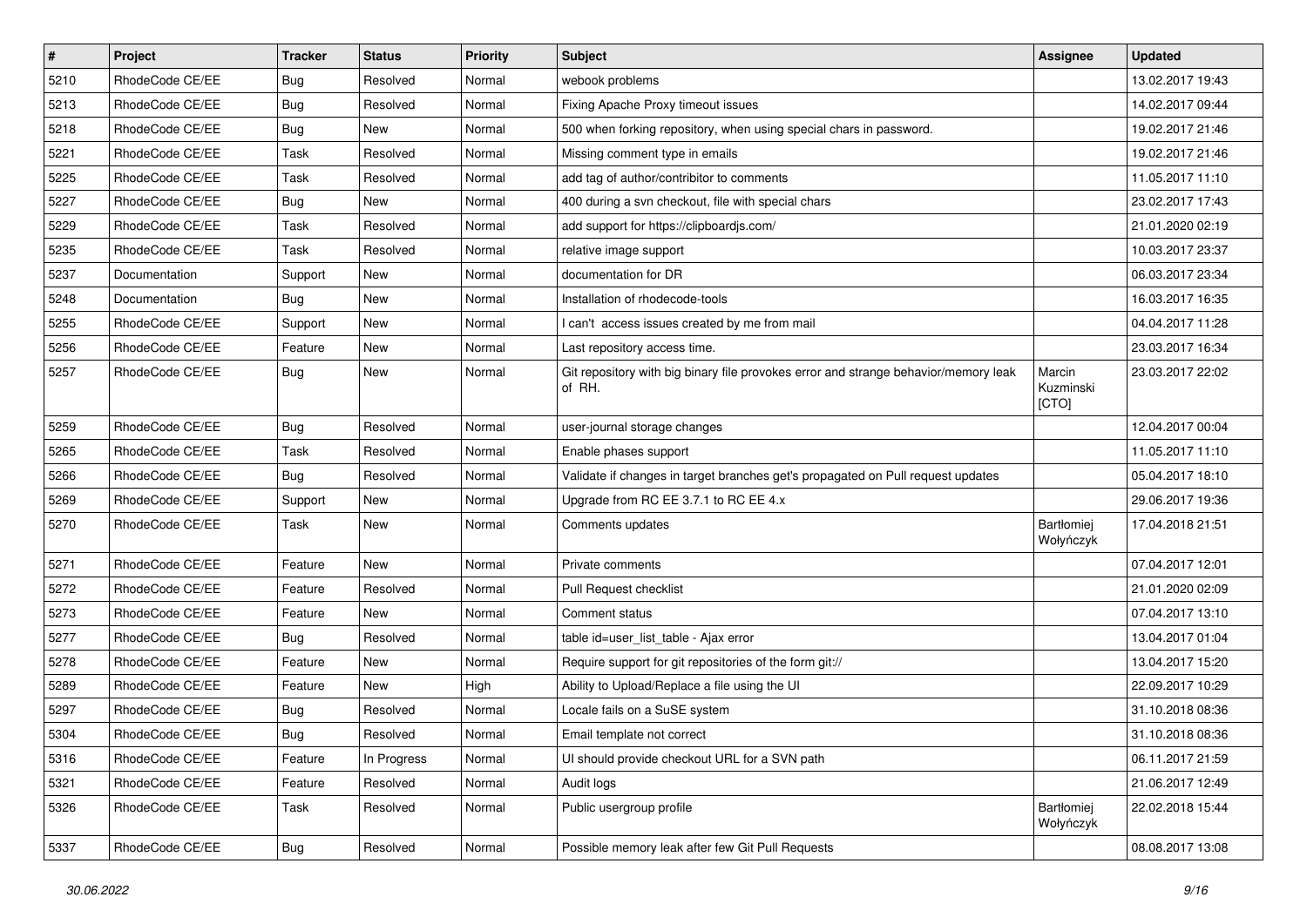| $\pmb{\#}$ | Project              | <b>Tracker</b> | <b>Status</b> | <b>Priority</b> | <b>Subject</b>                                                                                                                                                                       | <b>Assignee</b>              | <b>Updated</b>   |
|------------|----------------------|----------------|---------------|-----------------|--------------------------------------------------------------------------------------------------------------------------------------------------------------------------------------|------------------------------|------------------|
| 5342       | RhodeCode Appenlight | Bug            | New           | Low             | Broken link [Applications Modify application]                                                                                                                                        |                              | 21.06.2017 21:21 |
| 5343       | RhodeCode CE/EE      | Task           | Resolved      | Normal          | SSH key management and SSH support                                                                                                                                                   |                              | 18.08.2017 23:50 |
| 5347       | Documentation        | Bug            | New           | Normal          | Post Install steps should include Apache or Nginx setup.                                                                                                                             |                              | 06.07.2017 10:23 |
| 5348       | Documentation        | Bug            | New           | Normal          | Uninstall documentaion missing some steps                                                                                                                                            |                              | 06.07.2017 10:25 |
| 5368       | RhodeCode CE/EE      | Feature        | Resolved      | Normal          | Mercurial: Close branch before merging it                                                                                                                                            | Mathieu Cantin               | 21.01.2020 02:11 |
| 5371       | RhodeCode CE/EE      | Bug            | New           | Normal          | Comment times in Pull Requests are off by 1 day                                                                                                                                      |                              | 10.04.2018 15:11 |
| 5375       | RhodeCode CE/EE      | Support        | Resolved      | Normal          | How do I configure "Go to" to just search repository names?                                                                                                                          |                              | 16.08.2017 18:00 |
| 5376       | RhodeCode CE/EE      | <b>Bug</b>     | Resolved      | Normal          | error: pretxnchangegroup.acl hook failed: acl: user "" denied on branch "default"                                                                                                    |                              | 16.08.2017 19:45 |
| 5379       | RhodeCode CE/EE      | Bug            | Resolved      | Normal          | Journal RSS feed errors                                                                                                                                                              |                              | 01.09.2017 16:40 |
| 5380       | RhodeCode CE/EE      | Bug            | Resolved      | Normal          | repo commits pageintion error                                                                                                                                                        |                              | 06.09.2017 19:16 |
| 5381       | RhodeCode CE/EE      | Bug            | Resolved      | Normal          | Email integration changeset links invalid                                                                                                                                            |                              | 06.09.2017 12:29 |
| 5382       | RhodeCode CE/EE      | Feature        | New           | Normal          | Support for repository aliases                                                                                                                                                       | Marcin<br>Kuzminski<br>[CTO] | 04.09.2017 15:17 |
| 5386       | RhodeCode CE/EE      | Task           | Resolved      | Normal          | Increase security for Email Change                                                                                                                                                   | Marcin<br>Kuzminski<br>[CTO] | 17.02.2018 17:29 |
| 5391       | RhodeCode CE/EE      | Task           | Resolved      | High            | Secure Email change                                                                                                                                                                  |                              | 17.04.2018 21:50 |
| 5394       | RhodeCode CE/EE      | Support        | New           | Normal          | SVN to Git / Mercurial Migration                                                                                                                                                     |                              | 03.10.2017 09:29 |
| 5395       | RhodeCode CE/EE      | Support        | Resolved      | Normal          | Svn protocols and performance                                                                                                                                                        |                              | 04.04.2019 18:08 |
| 5396       | RhodeCode CE/EE      | Feature        | Resolved      | Normal          | Merge state with shadow repo should be created during pull request                                                                                                                   |                              | 12.10.2017 21:57 |
| 5399       | RhodeCode CE/EE      | Bug            | In Progress   | High            | Issues with Git LFS integration                                                                                                                                                      |                              | 07.07.2019 22:21 |
| 5400       | RhodeCode CE/EE      | Task           | <b>New</b>    | Normal          | User group - subgroup support                                                                                                                                                        |                              | 06.11.2017 22:00 |
| 5404       | RhodeCode CE/EE      | Task           | New           | Normal          | Add an option to detach review rules when deleting an user                                                                                                                           |                              | 22.11.2017 11:23 |
| 5405       | RhodeCode CE/EE      | Bug            | <b>New</b>    | Normal          | Add repository from UI leads to HTTP/404                                                                                                                                             |                              | 28.11.2017 11:39 |
| 5406       | RhodeCode CE/EE      | Bug            | <b>New</b>    | Normal          | <b>Installer Fails</b>                                                                                                                                                               |                              | 01.12.2017 11:52 |
| 5408       | Documentation        | Task           | Resolved      | Low             | Upate nginx documentation for non standard SSL port                                                                                                                                  |                              | 12.07.2018 23:21 |
| 5410       | RhodeCode CE/EE      | Bug            | New           | Normal          | After converting to CE, we get the following error when trying to view some repos in<br>the UI: "UnicodeDecodeError: 'ascii' codec can't decode byte" (full error in<br>Description) |                              | 25.01.2018 20:45 |
| 5412       | RhodeCode CE/EE      | Bug            | Resolved      | Normal          | Webhook for "pullrequest commented" event returns incomplete data                                                                                                                    |                              | 27.02.2018 18:00 |
| 5414       | RhodeCode CE/EE      | <b>Bug</b>     | New           | High            | When Opening New Pull Request, Target Revision Default Is Undesireable                                                                                                               |                              | 11.04.2018 23:20 |
| 5423       | Documentation        | Support        | Resolved      | Normal          | API-Documentation for Method "create_repo_group" faulty                                                                                                                              |                              | 22.01.2018 16:23 |
| 5433       | RhodeCode CE/EE      | Bug            | Resolved      | High            | RhodeCode Community 4.11 doesn't handle HG largefiles extension                                                                                                                      |                              | 01.02.2018 20:08 |
| 5434       | RhodeCode CE/EE      | <b>Bug</b>     | Resolved      | Immediate       | Locale problem                                                                                                                                                                       |                              | 01.10.2021 09:51 |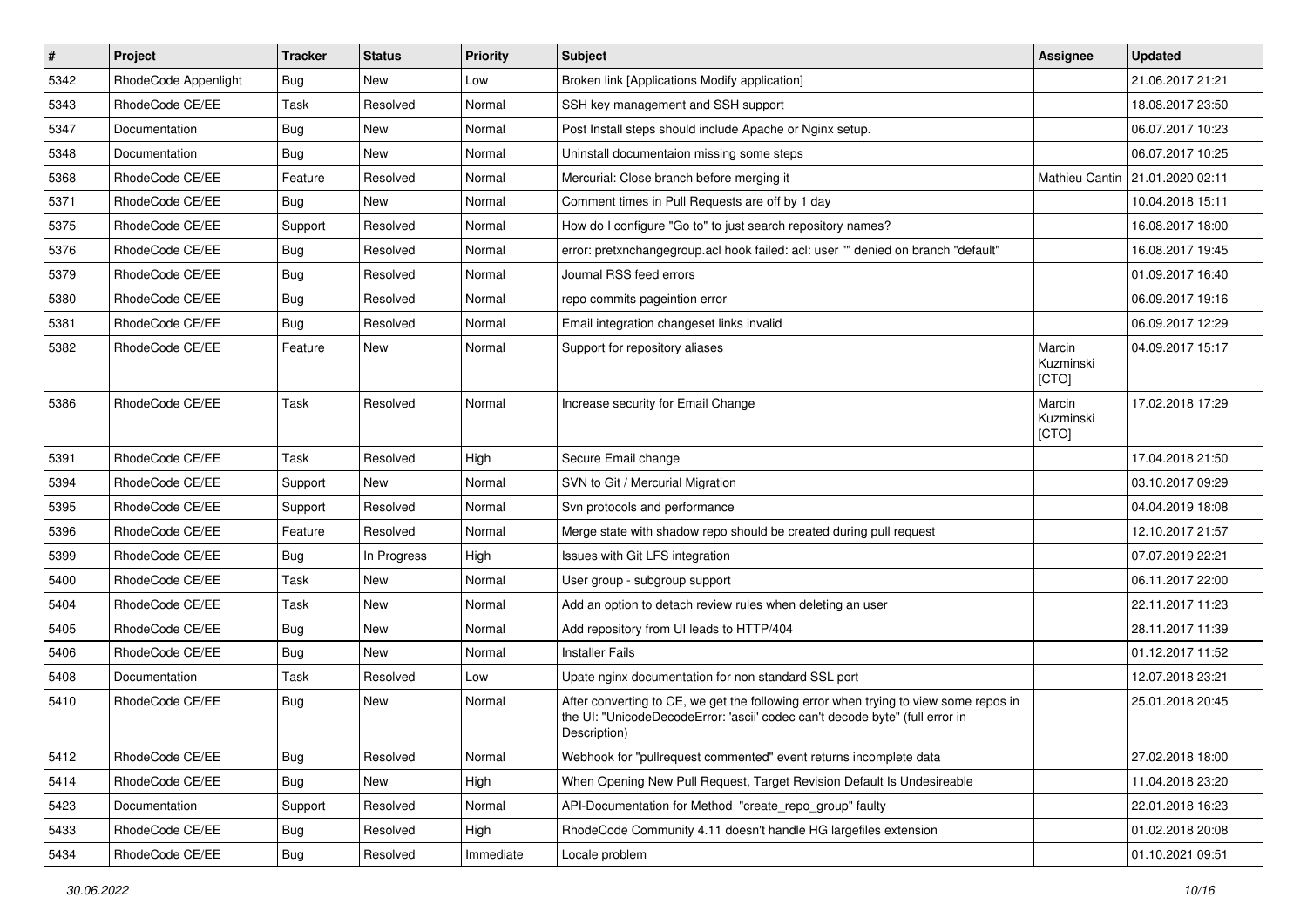| $\pmb{\#}$ | <b>Project</b>    | <b>Tracker</b> | <b>Status</b> | <b>Priority</b> | <b>Subject</b>                                                                                             | Assignee                     | <b>Updated</b>   |
|------------|-------------------|----------------|---------------|-----------------|------------------------------------------------------------------------------------------------------------|------------------------------|------------------|
| 5436       | RhodeCode CE/EE   | <b>Bug</b>     | Resolved      | High            | Unable To Open Pull Request in 4.11.2                                                                      |                              | 14.02.2018 11:14 |
| 5439       | Documentation     | Bug            | <b>New</b>    | Low             | JIRA Integration description: Wrong sample link                                                            |                              | 14.02.2018 14:25 |
| 5441       | RhodeCode CE/EE   | Feature        | New           | Low             | Some files not parsed as XML files                                                                         | Marcin<br>Kuzminski<br>[CTO] | 12.06.2018 12:23 |
| 5442       | RhodeCode CE/EE   | Feature        | Resolved      | Low             | Preview of Jupyter notebooks                                                                               | Marcin<br>Kuzminski<br>[CTO] | 16.01.2019 16:33 |
| 5444       | RhodeCode CE/EE   | Bug            | Resolved      | Normal          | Error while creating a pull request on a Mercurial repository                                              |                              | 17.04.2018 22:29 |
| 5450       | RhodeCode Tools   | Bug            | New           | Normal          | rhodecode-api get license info no longer works                                                             |                              | 17.07.2018 15:01 |
| 5457       | RhodeCode CE/EE   | Bug            | Resolved      | Normal          | Internal server error on full-text search settings page with Elasticsearch                                 |                              | 16.04.2018 09:08 |
| 5460       | RhodeCode CE/EE   | Bug            | New           | Low             | Repo creation stuck when remote clone returns partial http code 500                                        |                              | 06.07.2018 19:14 |
| 5461       | RhodeCode CE/EE   | Bug            | Resolved      | Normal          | Changes to user group permissions via API are not audit logged                                             |                              | 30.08.2018 09:47 |
| 5462       | RhodeCode CE/EE   | Bug            | New           | Normal          | create_repo api fails with celery enabled                                                                  |                              | 10.07.2018 17:49 |
| 5468       | RhodeCode CE/EE   | Support        | New           | Normal          | Check logic for updating last commit for repository groups                                                 |                              | 30.08.2018 09:47 |
| 5469       | RhodeCode CE/EE   | Feature        | Resolved      | Normal          | elastisearch > 2.x not supported?                                                                          |                              | 21.01.2020 02:19 |
| 5471       | RhodeCode CE/EE   | <b>Bug</b>     | New           | Normal          | Webhook integration failing: need more than 3 values to unpack                                             |                              | 01.06.2018 02:26 |
| 5475       | RhodeCode CE/EE   | Bug            | <b>New</b>    | Normal          | Unable to locate user in OpenLDAP directory via Idaps                                                      |                              | 08.06.2018 20:06 |
| 5482       | RhodeCode CE/EE   | Bug            | Resolved      | Normal          | Changing a repo's 'Remote pull uri' in its Settings fails with 'No repo type specified'                    |                              | 31.10.2018 08:37 |
| 5484       | RhodeCode CE/EE   | Support        | <b>New</b>    | Normal          | Setting up ssh, remote hg not found                                                                        |                              | 06.07.2018 23:41 |
| 5489       | RhodeCode CE/EE   | Bug            | Resolved      | High            | grant user permission to repo group API call fails to set permissions on child<br>repos                    |                              | 11.07.2018 09:57 |
| 5490       | RhodeCode CE/EE   | Bug            | Resolved      | Normal          | Changes to repo group permissions via API are not audit logged                                             |                              | 28.02.2019 13:52 |
| 5491       | RhodeCode CE/EE   | Support        | <b>New</b>    | Urgent          | Upgrade RhodeCode Community + VCSSERVER from 4.10.4 to 4.12.4, pull request<br>stop working with reviewers |                              | 30.08.2018 09:47 |
| 5492       | RhodeCode CE/EE   | Bug            | <b>New</b>    | Normal          | VCSServer + SVN 1.10                                                                                       |                              | 26.07.2018 15:01 |
| 5494       | RhodeCode CE/EE   | <b>Bug</b>     | New           | Normal          | rccontrol's python package management causes slow VCS SSH                                                  |                              | 02.04.2019 11:56 |
| 5495       | RhodeCode CE/EE   | Support        | New           | Normal          | Idap to crowd users_groups sync source                                                                     |                              | 10.09.2018 22:09 |
| 5496       | RhodeCode CE/EE   | Support        | <b>New</b>    | Normal          | database migration 4.11.6 mysql to 4.12.4 postgres                                                         |                              | 27.08.2018 21:17 |
| 5497       | RhodeCode CE/EE   | Support        | New           | Normal          | hg push hangs                                                                                              |                              | 30.08.2018 22:15 |
| 5499       | RhodeCode CE/EE   | Support        | New           | Normal          | ERROR [celery.worker.consumer.consumer] consumer: Cannot connect                                           |                              | 11.09.2018 08:39 |
| 5500       | RhodeCode CE/EE   | <b>Bug</b>     | New           | Normal          | How to enable/set "RC_SKIP_HOOKS" to disable svn hooks?                                                    |                              | 02.10.2018 07:45 |
| 5501       | RhodeCode Control | Bug            | New           | Normal          | rccontrol throwing rccontrol.lib.exceptions.SupervisorFailedToStart                                        |                              | 19.05.2022 19:32 |
| 5502       | RhodeCode CE/EE   | Bug            | Resolved      | High            | 500 error when using multiple custom branch permissions                                                    |                              | 07.12.2018 09:49 |
| 5503       | RhodeCode CE/EE   | Support        | New           | Normal          | failed to upgrade to 4.13.3                                                                                |                              | 06.11.2018 18:28 |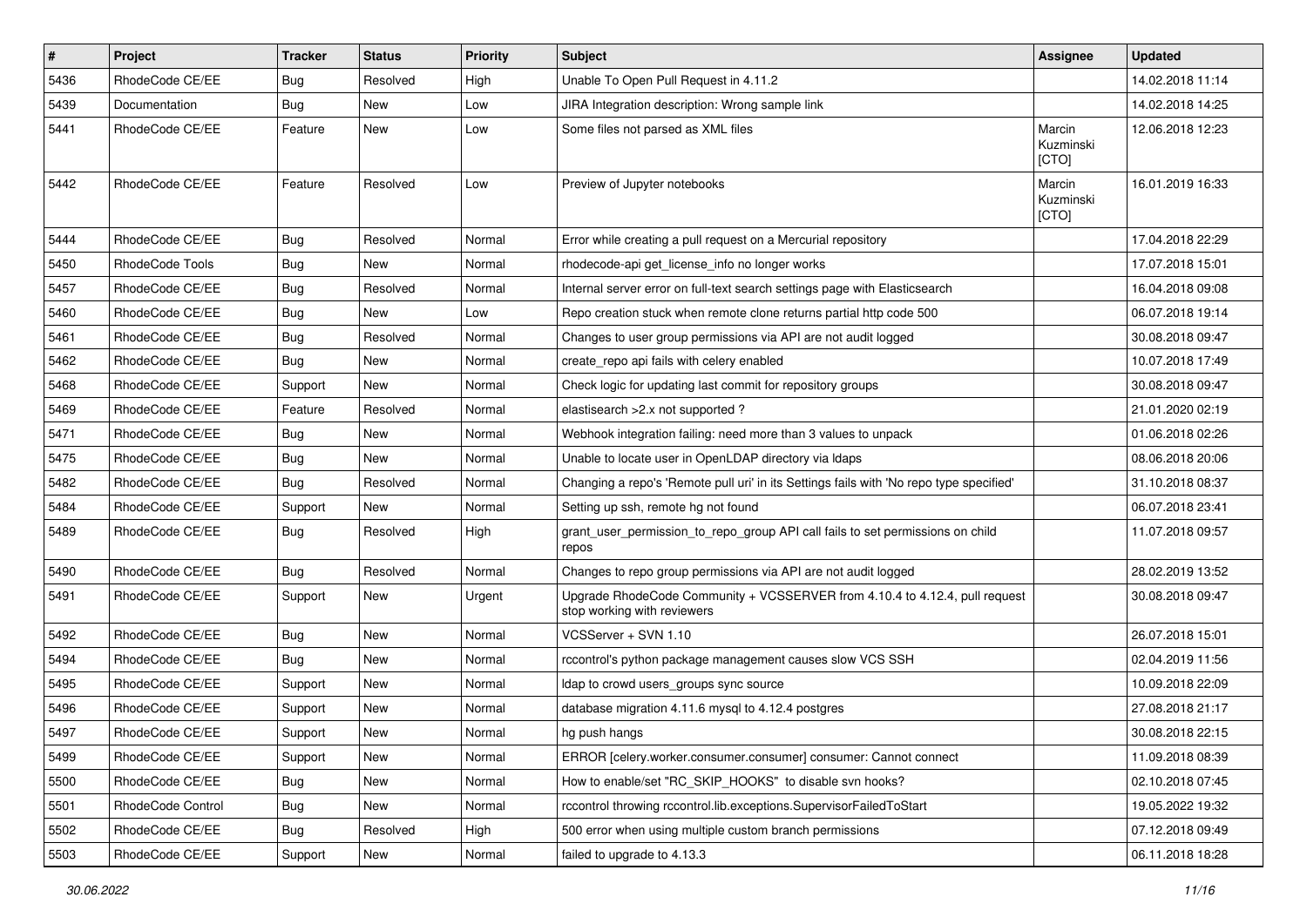| $\pmb{\#}$ | Project           | <b>Tracker</b> | <b>Status</b> | <b>Priority</b> | <b>Subject</b>                                                                           | Assignee           | <b>Updated</b>   |
|------------|-------------------|----------------|---------------|-----------------|------------------------------------------------------------------------------------------|--------------------|------------------|
| 5504       | RhodeCode CE/EE   | Feature        | New           | Normal          | Buttons to copy commit hash and to expand the commit message in the repo<br>summary view |                    | 26.10.2018 00:59 |
| 5505       | RhodeCode CE/EE   | Bug            | Resolved      | Normal          | Notification emails from RhodeCode is garbled in Outlook 2016 web client                 |                    | 07.12.2018 09:49 |
| 5506       | RhodeCode CE/EE   | <b>Bug</b>     | New           | Normal          | Web UI fonts are not looking good and is difficult to read for people with low vision    |                    | 26.10.2018 09:38 |
| 5507       | RhodeCode CE/EE   | Bug            | Resolved      | Normal          | Markdown rendering needs improvement                                                     |                    | 15.08.2019 15:40 |
| 5509       | RhodeCode CE/EE   | Bug            | New           | Normal          | Remove `!important attributes` from UI elements                                          |                    | 07.12.2018 07:40 |
| 5510       | RhodeCode CE/EE   | Bug            | New           | High            | AssertionError: unexpected parameters: user_agent & hook_type                            |                    | 31.07.2021 11:14 |
| 5511       | RhodeCode CE/EE   | Feature        | New           | Normal          | New feature to synchronize the fork with the remote repo from the summary page           |                    | 13.11.2018 01:23 |
| 5512       | RhodeCode CE/EE   | Bug            | New           | Normal          | Show commit phase in summary view                                                        |                    | 09.11.2018 21:37 |
| 5513       | RhodeCode CE/EE   | Bug            | Resolved      | High            | Gist: GitHub flavoured markdown gist creation fails                                      |                    | 07.07.2019 22:21 |
| 5515       | RhodeCode CE/EE   | Bug            | Resolved      | Normal          | PR default reviewer is incorrect                                                         |                    | 28.02.2019 13:52 |
| 5516       | RhodeCode CE/EE   | Support        | Resolved      | High            | Cannot log into RhodeCode                                                                | Thierry<br>Wynsdau | 28.05.2020 20:28 |
| 5517       | RhodeCode CE/EE   | Bug            | Resolved      | Urgent          | Problem with upgrading to Community-4.15                                                 |                    | 11.12.2018 06:32 |
| 5518       | RhodeCode CE/EE   | Bug            | Resolved      | Normal          | Zero-sized files in /rhodecode/config/rcextensions/examples                              |                    | 21.01.2020 02:18 |
| 5519       | RhodeCode CE/EE   | Bug            | New           | High            | User unable to fork the repo despite setting Repository Forking to Disabled              |                    | 11.12.2018 22:21 |
| 5520       | RhodeCode CE/EE   | Feature        | Resolved      | Normal          | Show the head commits shas when the merge is prevented due to multiple heads             |                    | 28.02.2019 13:52 |
| 5521       | RhodeCode CE/EE   | Bug            | Resolved      | Normal          | Proxing SVN http requests does not work when using prefix for rhodecode.                 |                    | 28.02.2019 13:52 |
| 5522       | RhodeCode CE/EE   | Bug            | Resolved      | Low             | vcsserver fails when url contains extra "/"                                              |                    | 28.02.2019 13:52 |
| 5523       | RhodeCode CE/EE   | Bug            | Resolved      | High            | user from AD is asked to change his password when logs in.                               | Thierry<br>Wynsdau | 28.05.2020 20:28 |
| 5524       | RhodeCode CE/EE   | Bug            | <b>New</b>    | High            | Cannot log into RhodeCode anymore                                                        |                    | 15.01.2019 17:08 |
| 5527       | RhodeCode CE/EE   | Support        | <b>New</b>    | Normal          | API: expose human readable failure reason                                                |                    | 30.01.2019 17:43 |
| 5528       | RhodeCode CE/EE   | Bug            | Resolved      | High            | Empty Unicode file causes the PR to return HTTP 500                                      |                    | 28.02.2019 13:52 |
| 5529       | Documentation     | Support        | New           | Normal          | Documentation does not detail watched repositories                                       |                    | 07.02.2019 00:16 |
| 5530       | RhodeCode CE/EE   | Bug            | Resolved      | Normal          | Email integration has incorrect url                                                      |                    | 09.02.2019 10:33 |
| 5531       | RhodeCode Tools   | Bug            | New           | Normal          | rhodecode-index: default cli opts overwrite given mapping file                           |                    | 17.07.2020 17:36 |
| 5533       | RhodeCode Control | Feature        | In Progress   | Normal          | Support busybox tar                                                                      |                    | 09.02.2019 22:09 |
| 5534       | RhodeCode Control | Feature        | New           | Normal          | extract/preload subcommand                                                               |                    | 14.02.2019 14:45 |
| 5535       | RhodeCode Control | Bug            | New           | Normal          | improper rollback on upgrade failure                                                     |                    | 09.02.2019 21:12 |
| 5536       | RhodeCode CE/EE   | Feature        | Resolved      | Low             | Ability to disable server-side SSH key generation                                        |                    | 28.02.2019 13:52 |
| 5537       | RhodeCode CE/EE   | Task           | Resolved      | Normal          | Add owner to create_pull_request API                                                     |                    | 28.02.2019 13:52 |
| 5538       | RhodeCode CE/EE   | Bug            | New           | Normal          | internal server error (UnicodeDecodeError) during rhodecode-index request                |                    | 20.02.2019 14:43 |
| 5540       | RhodeCode CE/EE   | Bug            | New           | Normal          | Rhode Code 4.15.2 VCS Caching(?) behaviour                                               |                    | 25.02.2019 17:01 |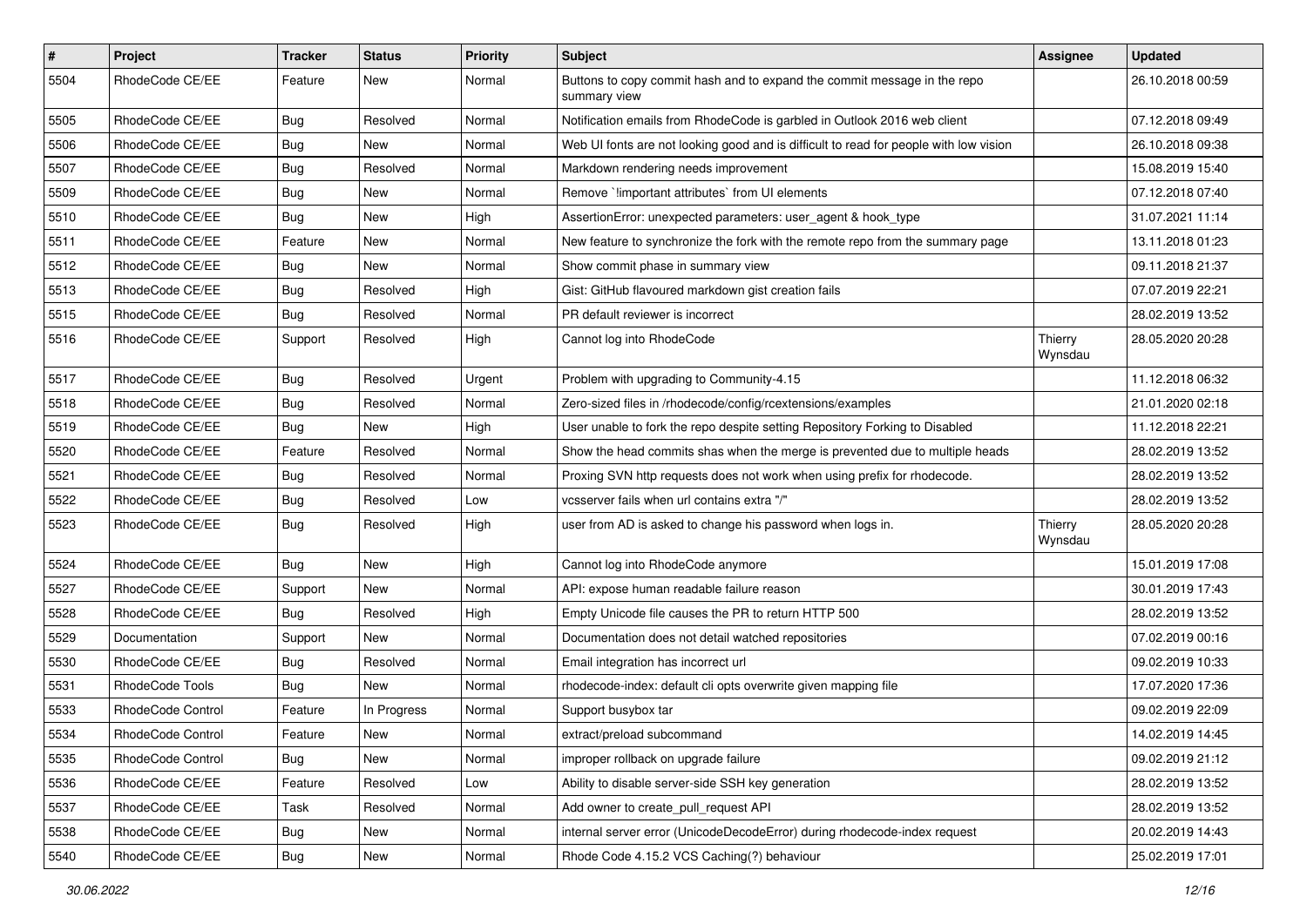| $\vert$ # | <b>Project</b>  | Tracker    | <b>Status</b> | <b>Priority</b> | <b>Subject</b>                                                                                                                    | Assignee           | <b>Updated</b>   |
|-----------|-----------------|------------|---------------|-----------------|-----------------------------------------------------------------------------------------------------------------------------------|--------------------|------------------|
| 5541      | RhodeCode CE/EE | Support    | <b>New</b>    | Normal          | <b>SVN Settings: Repository Patterns</b>                                                                                          |                    | 16.12.2019 15:35 |
| 5543      | RhodeCode CE/EE | Feature    | <b>New</b>    | Normal          | Repo API should have equivalent get repo audit logs() to User API call<br>get user audit logs()                                   |                    | 26.02.2019 12:22 |
| 5544      | RhodeCode CE/EE | Support    | Resolved      | Normal          | Use of authentication token with LDAP account results in account lockout when max<br>bad password attempts are configured in LDAP |                    | 27.02.2019 10:09 |
| 5545      | RhodeCode CE/EE | Bug        | New           | Normal          | Merge commit to contain the username/reponame of the origin                                                                       |                    | 28.02.2019 13:46 |
| 5546      | RhodeCode CE/EE | Support    | Resolved      | Normal          | experiments with mercurial 4.9                                                                                                    |                    | 26.03.2019 09:23 |
| 5547      | RhodeCode CE/EE | Bug        | New           | Normal          | UI not consistent between Firefox and Chrome                                                                                      |                    | 01.03.2019 23:35 |
| 5548      | RhodeCode CE/EE | Feature    | <b>New</b>    | Normal          | Initial Search API                                                                                                                | Peter Colledge     | 07.07.2019 22:21 |
| 5550      | RhodeCode CE/EE | <b>Bug</b> | <b>New</b>    | Normal          | 500 Internal Server Error   The server has either erred or is incapable of performing<br>the requested operation.                 |                    | 18.04.2019 17:12 |
| 5551      | Documentation   | Bug        | New           | Normal          | Mention LargeFile and LFS in the Backup page                                                                                      |                    | 21.04.2019 20:58 |
| 5552      | RhodeCode CE/EE | Feature    | <b>New</b>    | High            | PR dependency across repos                                                                                                        |                    | 22.06.2019 01:15 |
| 5553      | RhodeCode CE/EE | Bug        | <b>New</b>    | Normal          | Exceptions Tracker - Exception ID: 140095575901360 after upgrade to the lastes<br>version                                         | Thierry<br>Wynsdau | 10.07.2019 10:33 |
| 5554      | RhodeCode CE/EE | Support    | Resolved      | Normal          | How to increase number of commits shown in pagination on dashboard and<br>changelog                                               |                    | 21.01.2020 02:08 |
| 5555      | RhodeCode CE/EE | Bug        | Resolved      | Normal          | Making Repository Public does not update the Default User Permissions                                                             |                    | 28.05.2020 20:26 |
| 5556      | RhodeCode CE/EE | Bug        | <b>New</b>    | Normal          | After upgrade RhodeCode Enterprise, pull request via API adds repo owner as<br>default reviewer                                   |                    | 01.01.2020 13:09 |
| 5557      | RhodeCode CE/EE | Bug        | Resolved      | Normal          | Consider removing slashes from the RSS feed names                                                                                 |                    | 31.10.2019 19:54 |
| 5558      | RhodeCode CE/EE | Bug        | Resolved      | Low             | Commit compare window covers text                                                                                                 |                    | 08.07.2019 18:12 |
| 5559      | RhodeCode CE/EE | Bug        | <b>New</b>    | Normal          | Timezone handling issue on repos list                                                                                             |                    | 07.07.2019 22:19 |
| 5560      | RhodeCode CE/EE | <b>Bug</b> | Resolved      | High            | Check all permission API function to flush caches for auth perms                                                                  |                    | 08.06.2021 23:56 |
| 5561      | RhodeCode CE/EE | Bug        | Resolved      | Normal          | PR diff doesn't update when target changes                                                                                        |                    | 21.05.2020 11:53 |
| 5567      | RhodeCode CE/EE | Bug        | Resolved      | High            | Error after PR was updated                                                                                                        |                    | 20.01.2020 10:04 |
| 5569      | RhodeCode CE/EE | Bug        | Resolved      | Normal          | SshWrapper error                                                                                                                  |                    | 21.01.2020 02:02 |
| 5570      | RhodeCode CE/EE | <b>Bug</b> | New           | Normal          | Remap repositories always fail in RhodeCode community                                                                             |                    | 04.10.2019 14:50 |
| 5571      | RhodeCode CE/EE | Bug        | Resolved      | Normal          | redmine does not work with firefox any more                                                                                       |                    | 25.10.2019 12:38 |
| 5573      | RhodeCode CE/EE | Bug        | Resolved      | Normal          | Wrong notification Base Url for Email-Integrations                                                                                |                    | 16.01.2020 08:53 |
| 5574      | RhodeCode CE/EE | Feature    | Resolved      | Normal          | hg: Information for external hooks                                                                                                |                    | 30.07.2020 15:40 |
| 5575      | RhodeCode CE/EE | <b>Bug</b> | Resolved      | Low             | Filtering username containing '-' does not work in Admin audit log panel                                                          |                    | 20.01.2020 10:04 |
| 5576      | RhodeCode CE/EE | Bug        | Resolved      | High            | Hosting many repositories                                                                                                         | Craig Fairhurst    | 12.02.2020 12:55 |
| 5579      | RhodeCode CE/EE | <b>Bug</b> | Resolved      | Normal          | JS bug when a commit message can be parsed as a number                                                                            | Daniel D           | 20.01.2020 10:04 |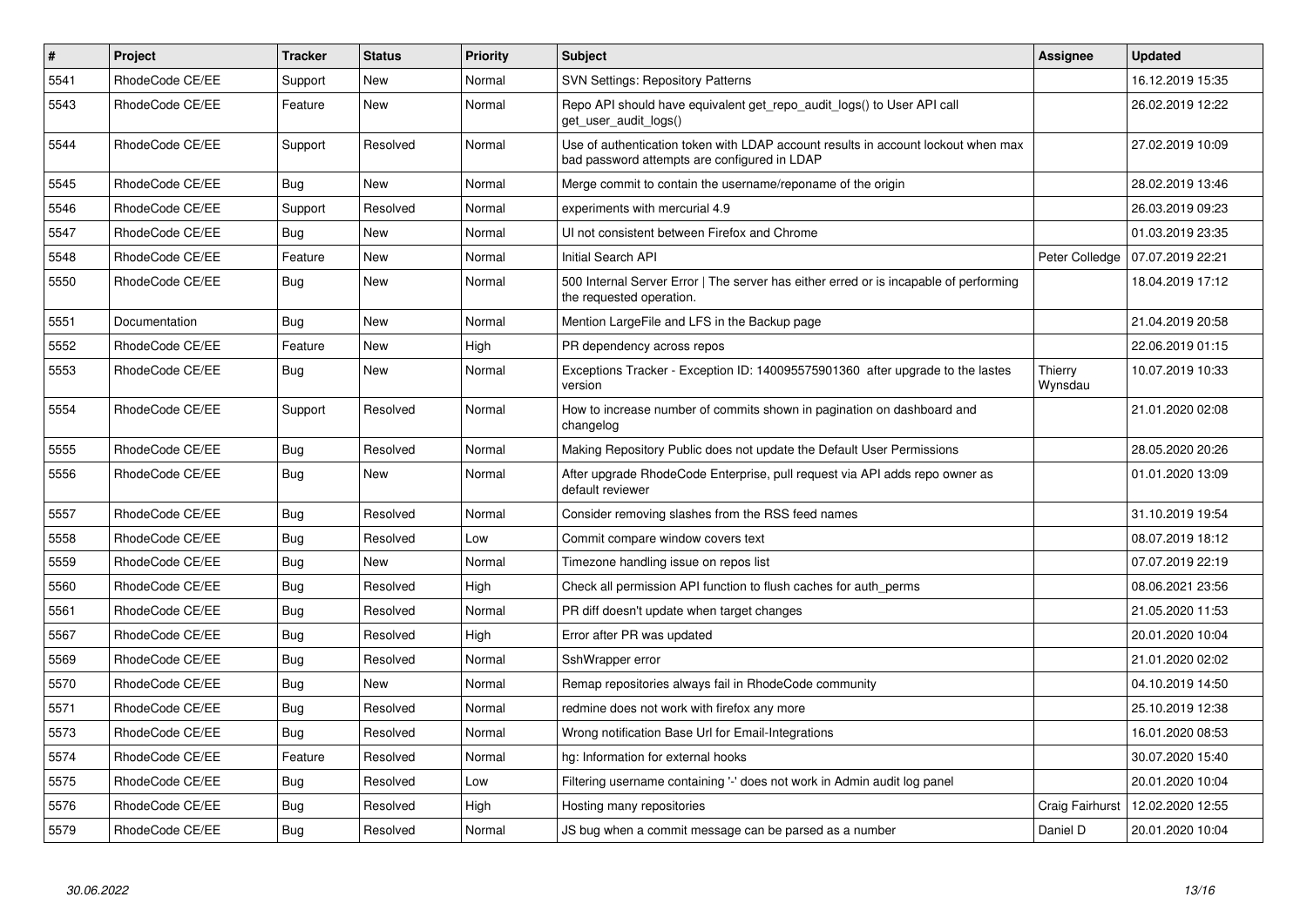| $\pmb{\#}$ | Project           | Tracker    | <b>Status</b> | <b>Priority</b> | Subject                                                                                        | Assignee            | <b>Updated</b>   |
|------------|-------------------|------------|---------------|-----------------|------------------------------------------------------------------------------------------------|---------------------|------------------|
| 5581       | RhodeCode CE/EE   | Feature    | Resolved      | Normal          | expose `send email` option in the HTTP API, for `comment commit` and<br>`comment_pull_request` | Daniel D            | 29.01.2020 11:46 |
| 5582       | RhodeCode Control | Feature    | New           | Normal          | Add the version number of a PR in the HTTP API                                                 |                     | 15.01.2020 10:45 |
| 5583       | RhodeCode CE/EE   | Feature    | Resolved      | Normal          | rcextensions hook for pull request comment                                                     |                     | 23.04.2020 13:42 |
| 5584       | RhodeCode CE/EE   | Feature    | <b>New</b>    | Normal          | "update pull request link" message on vcs client                                               |                     | 23.01.2020 10:32 |
| 5585       | RhodeCode CE/EE   | Feature    | Resolved      | Normal          | Minimize downtime on rccontrol upgrade                                                         |                     | 27.03.2020 09:45 |
| 5586       | RhodeCode CE/EE   | Feature    | <b>New</b>    | Normal          | @mention should be a link                                                                      |                     | 29.01.2020 11:46 |
| 5587       | RhodeCode CE/EE   | <b>Bug</b> | Resolved      | Normal          | Broken metatags in 4.18.1                                                                      | <b>Marcin Lulek</b> | 29.01.2020 11:46 |
| 5588       | RhodeCode CE/EE   | <b>Bug</b> | New           | Normal          | wrong rendering of issue tracker pattern                                                       |                     | 29.01.2020 11:24 |
| 5590       | RhodeCode CE/EE   | Bug        | New           | Normal          | Pull Request creation takes 2 minutes                                                          |                     | 28.05.2020 20:48 |
| 5591       | Documentation     | Support    | New           | Normal          | documentation typo                                                                             |                     | 04.02.2020 19:43 |
| 5593       | RhodeCode CE/EE   | Support    | New           | Normal          | SSH connections                                                                                |                     | 17.02.2020 16:18 |
| 5594       | RhodeCode CE/EE   | Bug        | Resolved      | Normal          | Credentials in Repository Settings for Pull requests are exposed                               |                     | 28.05.2020 20:25 |
| 5595       | RhodeCode CE/EE   | Feature    | New           | Normal          | Group code review mail notification                                                            |                     | 03.03.2020 10:17 |
| 5596       | RhodeCode CE/EE   | Bug        | Resolved      | Normal          | Pull Request duplicated after description edit                                                 |                     | 14.04.2020 13:28 |
| 5598       | Documentation     | <b>Bug</b> | <b>New</b>    | Low             | Typo in force delete command                                                                   |                     | 19.03.2020 20:10 |
| 5599       | RhodeCode CE/EE   | Bug        | Resolved      | Normal          | SVN navigation to trunk fails                                                                  | Daniel D            | 04.04.2020 11:21 |
| 5600       | RhodeCode CE/EE   | Feature    | <b>New</b>    | Normal          | Change default repository landing page                                                         |                     | 27.01.2021 01:04 |
| 5601       | RhodeCode CE/EE   | Feature    | Resolved      | Normal          | Default navigation should be by branch name not commit id                                      |                     | 04.06.2020 23:51 |
| 5602       | RhodeCode CE/EE   | Feature    | Resolved      | Normal          | Copy full path only copies partial                                                             | Daniel D            | 30.03.2020 16:04 |
| 5603       | RhodeCode CE/EE   | Feature    | Resolved      | Normal          | Code search - highlight matching search terms                                                  |                     | 30.03.2020 11:16 |
| 5604       | RhodeCode CE/EE   | <b>Bug</b> | Resolved      | High            | Search error on second result page                                                             | Daniel D            | 30.03.2020 16:01 |
| 5605       | RhodeCode CE/EE   | <b>Bug</b> | Resolved      | Normal          | Cannot set subversion compatibility to 1.10                                                    |                     | 30.03.2020 17:27 |
| 5606       | RhodeCode CE/EE   | <b>Bug</b> | Resolved      | High            | SVN + ssh subdirectory failure                                                                 | Daniel D            | 09.04.2020 03:29 |
| 5608       | RhodeCode CE/EE   | <b>Bug</b> | Resolved      | High            | svn+ssh user set incorrectly                                                                   | Daniel D            | 31.03.2020 18:21 |
| 5609       | RhodeCode CE/EE   | Support    | Resolved      | Normal          | Change git diff algorithm                                                                      |                     | 31.03.2020 22:08 |
| 5610       | RhodeCode CE/EE   | <b>Bug</b> | Resolved      | Normal          | Files navigation looses the at= <name> marker</name>                                           | Daniel D            | 03.10.2021 23:23 |
| 5611       | RhodeCode CE/EE   | Feature    | Resolved      | Normal          | Add information "is the pull request up to date?" in the PR page                               |                     | 03.10.2021 23:24 |
| 5612       | RhodeCode CE/EE   | <b>Bug</b> | New           | Low             | CPU cores getting maxed out by VCSServer on Repository Size request                            |                     | 03.10.2021 23:25 |
| 5613       | RhodeCode CE/EE   | Feature    | New           | Low             | Feature Request: Issue tracker link in new tab/window                                          |                     | 03.10.2021 23:25 |
| 5614       | RhodeCode CE/EE   | Feature    | Resolved      | Normal          | Show context function name in hg diffs                                                         |                     | 23.04.2020 13:43 |
| 5615       | RhodeCode CE/EE   | Feature    | Resolved      | Normal          | Misleading message in PR diff view "File was deleted in this version"                          | Daniel D            | 23.04.2020 17:40 |
| 5617       | RhodeCode CE/EE   | Feature    | New           | Normal          | Allow PRs to non-head bookmarks                                                                |                     | 20.05.2020 12:25 |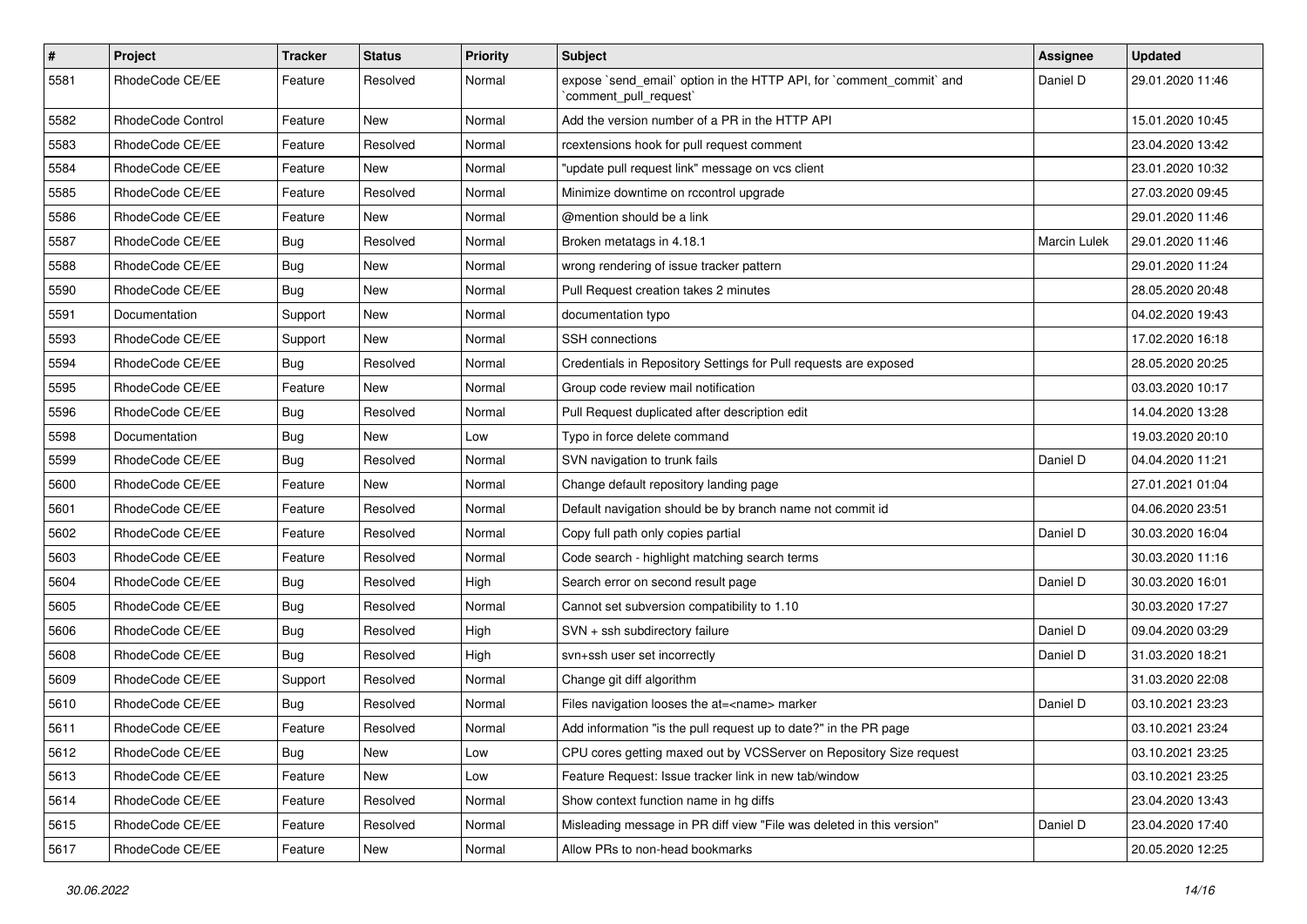| $\vert$ # | Project         | <b>Tracker</b> | <b>Status</b> | <b>Priority</b> | <b>Subject</b>                                                                                                        | Assignee | <b>Updated</b>   |
|-----------|-----------------|----------------|---------------|-----------------|-----------------------------------------------------------------------------------------------------------------------|----------|------------------|
| 5618      | RhodeCode CE/EE | Support        | <b>New</b>    | Normal          | Getting HTTP 502 Bad Gateway when trying to push (or clone) on a slow network                                         |          | 27.05.2020 21:56 |
| 5619      | RhodeCode CE/EE | Bug            | Resolved      | Normal          | Setting Landing Commit to SVN Trunk results in Files tab hitting a 404                                                |          | 04.06.2020 23:51 |
| 5620      | RhodeCode CE/EE | Bug            | Resolved      | Normal          | Regression of mail rendering in Thunderbird                                                                           |          | 15.06.2020 16:45 |
| 5621      | RhodeCode CE/EE | <b>Bug</b>     | Resolved      | Urgent          | $LDAP + User Groups$ authentication plugin not working after upgrade to 4.19. $x$                                     |          | 15.06.2020 17:56 |
| 5622      | RhodeCode CE/EE | Bug            | Resolved      | High            | Upgrade from 4.18.3 to 4.19.3 broke all PRs                                                                           |          | 28.07.2020 16:44 |
| 5623      | RhodeCode CE/EE | <b>Bug</b>     | Resolved      | Normal          | Credentials for remote repository URL leaking in Repository Header                                                    |          | 22.07.2020 00:47 |
| 5624      | RhodeCode CE/EE | Bug            | New           | Normal          | Timeout when trying to test SMTP email configuration                                                                  |          | 01.07.2020 20:01 |
| 5625      | Documentation   | <b>Bug</b>     | New           | Normal          | Feedback on RhodeCode Full-text search docs                                                                           |          | 02.07.2020 19:22 |
| 5626      | RhodeCode CE/EE | Bug            | <b>New</b>    | Normal          | Whoosh full-text indexing is fully indexing all repos, not recognizing forks                                          |          | 02.07.2020 19:24 |
| 5627      | Documentation   | Bug            | New           | Normal          | Immediate re-run of rhodecode-index throws warnings on some repos (and suggests<br>rebuild from scratch)              |          | 02.07.2020 19:41 |
| 5628      | Documentation   | Bug            | <b>New</b>    | Normal          | Problems with SSH Connection docs                                                                                     |          | 06.05.2022 21:14 |
| 5629      | RhodeCode CE/EE | <b>Bug</b>     | <b>New</b>    | Normal          | Diff truncated on small files                                                                                         |          | 21.07.2020 08:58 |
| 5630      | RhodeCode CE/EE | Bug            | New           | Normal          | Inline comments do not follow the line of code                                                                        |          | 21.07.2020 11:25 |
| 5631      | RhodeCode CE/EE | Feature        | New           | Normal          | Change target of PR                                                                                                   |          | 31.07.2020 17:05 |
| 5632      | RhodeCode CE/EE | <b>Bug</b>     | <b>New</b>    | Normal          | Missing Parent Folder for Personal Repo lacks proper handling                                                         |          | 03.08.2020 07:56 |
| 5633      | RhodeCode CE/EE | Bug            | Resolved      | Normal          | Moderately large pull requests fail because inefficient use of reviewer_data_json<br>column in pull requests table    |          | 12.10.2020 23:13 |
| 5634      | RhodeCode CE/EE | Bug            | Resolved      | Normal          | Quick Search Toolbar bugs out if pull request contains unicode double quote<br>character                              |          | 12.10.2020 23:13 |
| 5635      | RhodeCode CE/EE | Feature        | Resolved      | Normal          | Remember column sorted by of the "Pull Requests You Participate In" table                                             |          | 30.11.2020 22:30 |
| 5636      | RhodeCode CE/EE | Bug            | Resolved      | High            | Remap and Rescan 500 Internal Server Error                                                                            |          | 30.04.2021 08:53 |
| 5637      | RhodeCode CE/EE | Feature        | <b>New</b>    | Normal          | Clone URL templates - add per repository/namespace                                                                    |          | 29.10.2020 09:38 |
| 5638      | RhodeCode CE/EE | Feature        | New           | Normal          | Add "Copy full url path" button                                                                                       |          | 05.02.2021 20:23 |
| 5639      | RhodeCode CE/EE | Support        | New           | High            | 500 Internal Server Error   The server has either erred  after importing Database<br>from backup                      |          | 22.11.2020 09:15 |
| 5641      | RhodeCode CE/EE | Feature        | New           | Normal          | "Add draft" / (x) button usability                                                                                    |          | 30.11.2020 20:53 |
| 5642      | RhodeCode CE/EE | Feature        | Resolved      | Normal          | pull request version column in commit list                                                                            |          | 30.04.2021 08:53 |
| 5643      | RhodeCode CE/EE | Feature        | Resolved      | Low             | jump to bottom of review                                                                                              |          | 30.04.2021 08:53 |
| 5644      | RhodeCode CE/EE | Bug            | New           | Normal          | PR inks to comments not working if files are collapsed                                                                |          | 02.12.2020 10:42 |
| 5645      | RhodeCode CE/EE | Bug            | New           | High            | Rhodecode returns 400 Bad request on huge mercurial repos                                                             |          | 18.12.2020 06:29 |
| 5649      | RhodeCode CE/EE | Bug            | New           | Normal          | test-file-upload                                                                                                      |          | 17.12.2020 23:08 |
| 5651      | RhodeCode CE/EE | Bug            | Resolved      | Normal          | Pull requests can get stuck if the diff is too large (it was created by mistake but we<br>can't open it to delete it) |          | 30.04.2021 08:53 |